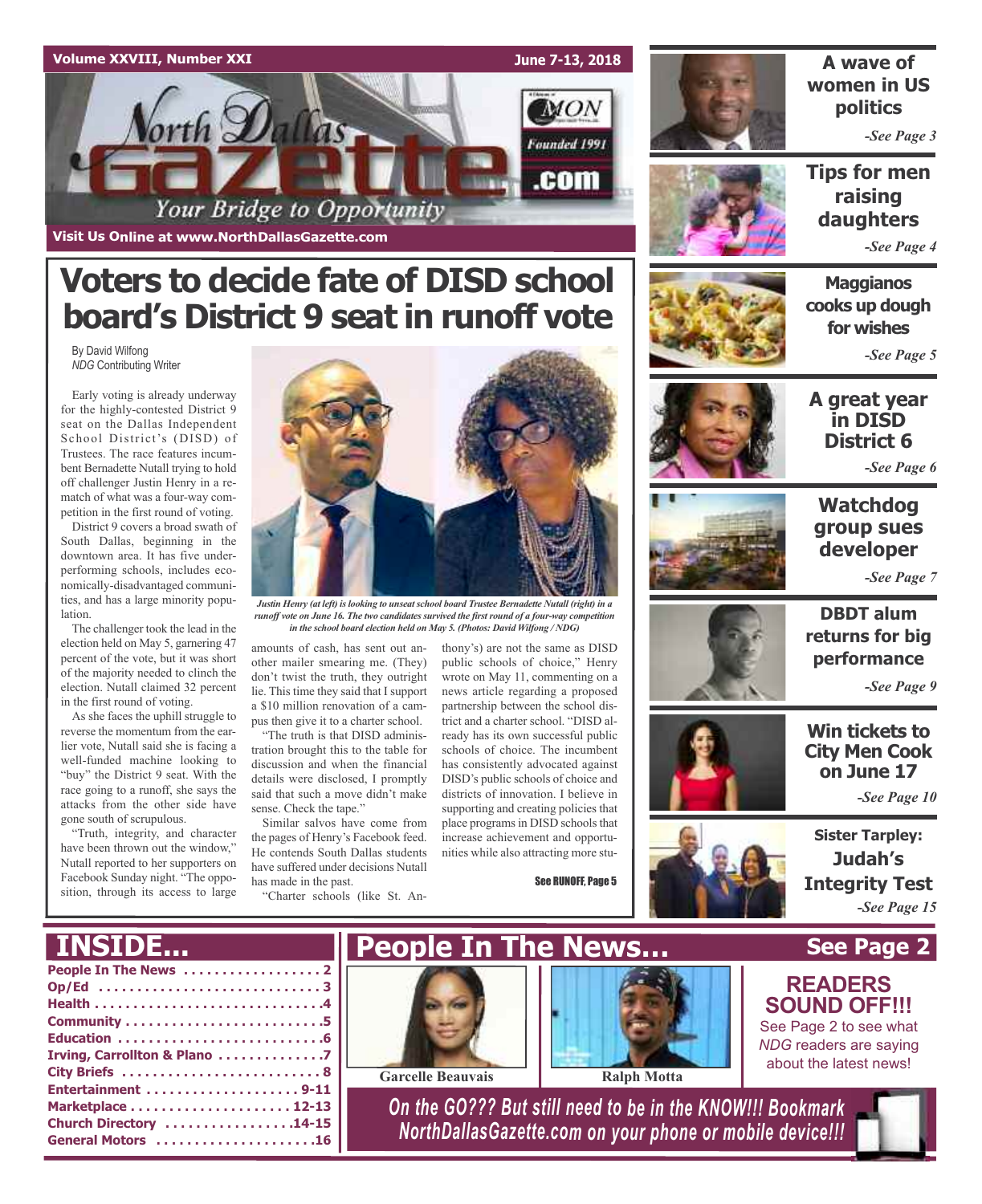#### **People in the News www.NorthDallasGazette.com**

## **Garcelle Beauvais**

"I feel like we can express ourselves in so many ways," says Garcelle Beauvais. "It's almost like putting on a character." The model, actress and author is talking about fashion and jewelry and her love of both.

Her adoration doesn't just stem from the glamour of wearing beautiful pieces, but also from the undeniably transformative power fashion can posses.

Beauvais should know. She made the leap from successful model in the early nineties to landing her first big break in the entertainment world on legendary producer Aaron Spelling's

### **Ralph Motta**

City MenCook announced this week USVI Chef Julius Jackson & Chef Ralph Motta will join the City Men Cook roster of celebrity chefs at what is fondly nicknamed- the largest Sunday Dinner in North Texas. City Men Cook is scheduled for Father's Day, Sunday, June 17, 2018, from 3:00 p.m. to 6:00 p.m. CST, at Gilley's Dallas, at 1135 S. Lamar St., Dallas, TX 75215.

City Men Cook is an annual culinary event, deemed as one of the largest Father's Day celebrations in the country. It is named aptly nicknamed as the largest



small screen hit series, Models, Inc., which aired in the

And while the Haitianborn beauty moves gracefully through her many ventures, behind the scenes securing her spot on Models, Inc. was pure grit and tenac-

mid-nineties.

Sunday Dinner in North Texas.

Julius Jackson is a professional chef, professional boxer, author and Olympian, who represented the U.S Virgin Islands in 2008. Julius has a boxing record of 20 wins and 2 losses. He found his culinary passion at the tender age of nine and on his return to the USVI after completing culinary school and competing in the Beijing Olympics,Julius became the lead cook at the popular Fat Turtle restaurant winning "King of the Wing" cooking competition in 2012.

Beauvais found Spelling's office address, marched up unannounced to the receptionist desk and left her

ity, playing out in many ways like its own daytime

"I was still modeling and going back and forth to New York when I heard about a TV show coming out about models," says Beauvais of trying to get an audition for the series. "But my agent said that they were not seeing any black models for the show. I dreamt that night that I was talking to Aaron Spelling. Being superstitious, I decided the next day that I was going to write him a letter and take it to him

drama.

myself."

*A*

*merican Gem*

*Trade Association*

Chef Jackson's cooking prowess and fame led him to be featured on the Cooking Channel's 2015 season of Beach Bites with Katie Lee. Chef Julius specializes in Caribbean, Italian and French cuisine. He also loves to create fusions between all three. Julius is curheadshots and resume. The receptionist dutifully placed it on the producer's desk and three days later the model turned to actress with a role in the Models, Inc. ensemble cast.

"We've made great strides since then," she says about an increase of diverse roles in Hollywood. "We have shows like Empire, How to Get away With Murder and Scandal. We still have a ways to go, but we've definitely come a long way."

With over two decades of TV and film under her belt, Beauvais has recently taken her talent behind the camera in order to be an active part of telling women's stories. With the launch of her pro-

rently the Head Chef and Manager at My Brother's Workshop Bakery & Cafe, a nonprofit training program for at-risk youth. Julius volunteers with the nonprofit Young Life and attends many speaking engagements to encourage young Virgin Islanders. Julius, his wife Nicole, and son Dominic reside in St. Thomas, U.S. Vir-

Self-taught and fearless, Chef Ralph Motta's inspiration is derived from the cultures and traditions native to the island of St. Croix in the United States Virgin Islands. Chef Motta says, "While growing up on St. Croix it wasimpossible to be blind to

gin Islands.

duction company, Beauvais/Wilson (with producing partner Lisa Wilson), she is giving life to projects she finds important.

"There are so many stories out there that talk about things we want to talk about," says Beauvais. "It's important to have a woman's voice. Hollywood is just now starting to go, 'Oh, a woman's film can do well.'"

The first project Beauvais and Wilson are producing is a short film called Lalo's House which deals with sex trafficking in Haiti and is inspired by a true story. Beauvais also stars in the film.

"It's loosely based on two little girls living in Haiti, who are kidnapped on their

way home from school and wakeup in an orphanage," explains Beauvais. "I play the nun running her orphanage as a sex trafficking ring."

The film was director Kelley Chatman's USC film school thesis and she had Beauvais in mind to play a role long before ever meeting the actress.

"My picture was always in her deck. She was trying to find me," said the actress of Chatman's desire to have her participate in the movie. "She finally met a friend of mine who introduced us. We decided to jump on board and also produce it. Jamie Foxx helped us. We've made

#### See BEAUVAIS, Page 10

the preparation of local cuisine." He had his pick from family heirlooms, such as his grandmother Claire Motta's mortar and pestle, which she used to produce "pound seasoning," which is a staple ingredient in every savory Crucian dish, to his mother's silver mixing bowls handed down to her by Grandma Ena. Located on St. Croix, Chef Motta is currently the Executive Chef at Motta Cuisine, a boutique catering company estab-

Sponsored by the U.S. Virgin Islands Department of Tourism, Chef Motta was named the Culinary Ambas-

lished in 2014 with the help

of fellow Crucians.

sador for the USVI in May 2017. In addition to Motta Cuisine, Chef Motta also operates 3's Company STX, a Fine Art Gallery and Studio Space dedicated to showcasing the work of local Caribbean artists. 3's Company STX can be found at 57 Company Street in downtown Christiansted.

"The USVI chef's expertise and humble beginnings are a perfect match for City Men Cook and our mission to mentoring in the community," says Terry Allen, Event manager. @terryallenpr #citymencook

"We are overjoyed to exe-

#### See MOTTA, Page 10

# **NDG Readers Sound Off...**

### **MLK50: Fifty years later, racism still matters**

Yes. I agree that the government has not done enough to dismantle institutionalized racism. If anything, we have taken a step backwards by allowing the party in power to suppress the minority vote. Here in the Dallas / Fort Worth area, the persecution of Crystal Harris, who received a five year sentence for allegedly voting illegally, is a travesty of justice and should not go unchallenged. Thank God, her lawyers have filed an appeal.

Let us all prey for Crys-

tal and hope that her lawyers are successful in overturning this shameful travesty of justice.

*-- Kevin Rogers*

### **Counterfactual Textbooks Hurt Texas Students**

Many other states use Texas textbooks, too. (At least, that used to be the case.)

So, it's not just Texas schoolchildren who are being brainwashed by this racist garbage.

*-- Mr. Walker*

**Congratulations to Rep. Eric Johnson** I absolutely love to see the younger generation take steps to move forward with govt. as its goal. Congratulations!! State Representative Eric Johnson!!

> *-- Frances Hood* via Facebook

#### Great job, Eric! *-- Jacqueline Parker West* via Facebook

*John Teal @Suprmanj responded a tweet from President Trump that stated: Farmers have not been doing well for 15 years. Mexico, Canada, China and others have treated them unfairly. By the time I finish trade talks, that will change. Big trade barriers against U.S. farm-* *ers, and other businesses, will finally be broken. Massive trade deficits no longer!*

?!!!!!! What about ending farming subsidies in USA at the same time? @USDA @GOP@RepublicanGov @IowaGOP @BoldNe $b$ r a s k a  $\mathcal{Q}$  N D G E ditor @AP\_SouthDakota@SD-Magazine @texasgov  $@$ austintexasgov $@$ coloradogov @indianagop @ohiogop @DNC@House-GOP @SenateGOP @GO-PLeader@SpeakerRyan @nytimes @CNN

**To share your opinion visit NorthDallasGazette.com**



*2 | June 7-13, 2018 | North Dallas Gazette*

*For the 411 in the community, go to www.northdallasgazette.com*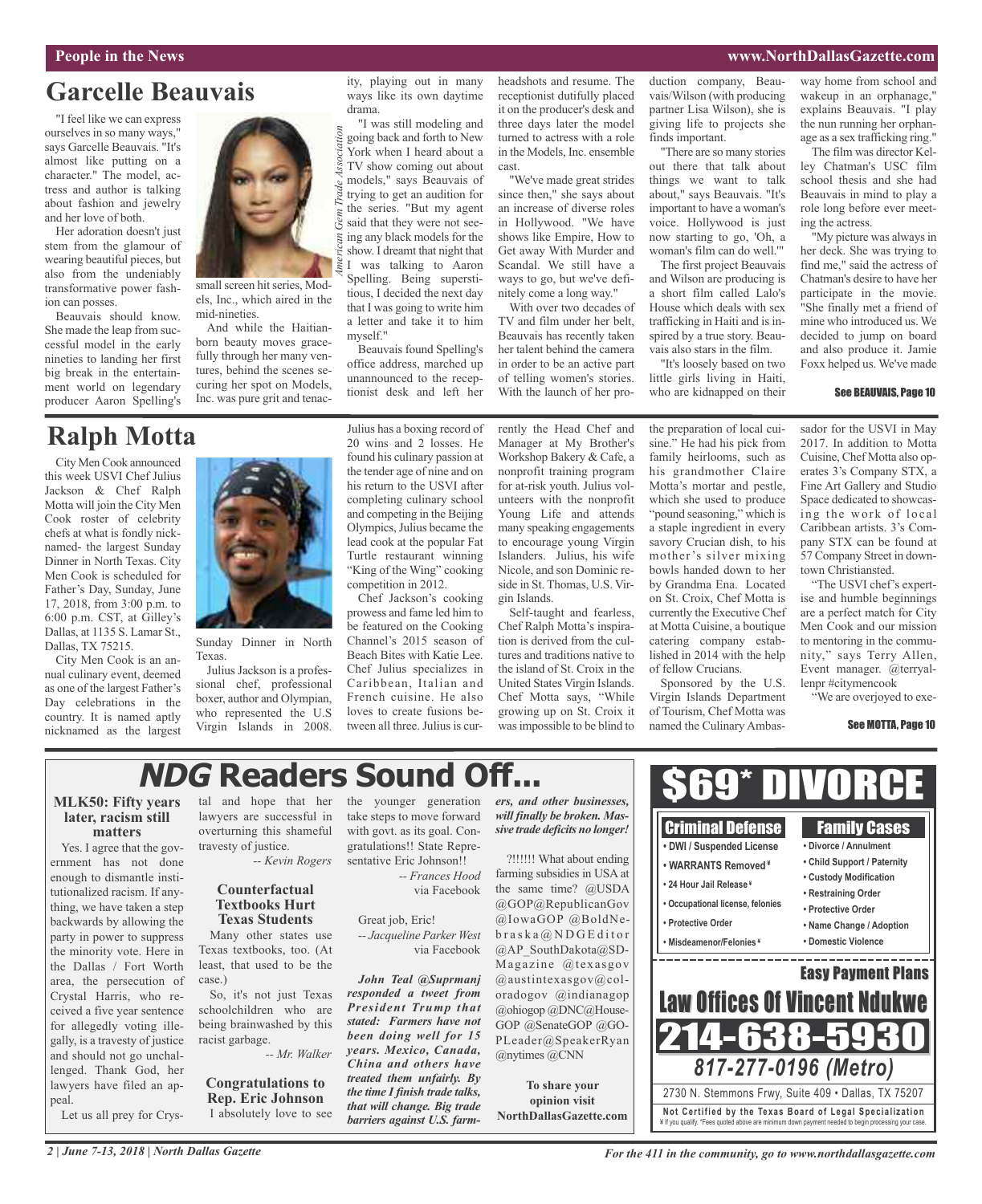#### **www.NorthDallasGazette.com Op-Ed**





P.O. Box 763866 - Dallas, Texas 75376-3866 Phone: 972-432-5219 - Fax: 972-509-9058

### *"Do what you say you are going to do ... when you say*

*you are going to do it."*

#### **Publisher's Office:** publisher@northdallasgazette.com

**Sales Department:** marketing@northdallasgazette.com 972-509-9049

### **Editorial Department:** editor@northdallasgazette.com

#### **Online:**

www.NorthDallasGazette.com www.twitter.com/NDGEditor www.facebook.com/NorthDallasGazette www.pinterest.com/NDallasGazette www.instagram.com/NorthDallasGazette

### STAFF

**Religious/ Marketing Editor** *Shirley Demus Tarpley ("Sister Tarpley")*

> **Columnist** *A.D. Jenkins*

**Contributing Writers** *Jackie Hardy Rachel Hawkins Dwain Price Terri Schlichenmeyer Nicole Scott David Wilfong*

**Chairman Emeritus** *Jim Bochum 1933 – 2009*

**Published By** *Minority Opportunity News, Inc.*

> **Web Master** *Todd Jones*

**Community Marketing** *Nadina Davis*

**Account Executive** *Ana Comacho*

**Production** *David Wilfong*

**Editor** *Ruth Ferguson*



### Visit North Dallas Gazette Archives Go to worth dalloogarette cam and click on the westpation<br>fab at the top of the page that same "ARCHIVE"<br>"Dallay" meet respected publication in the minority community"

*North Dallas Gazette assumes no responsibility for unsolicited material and reserves the right to edit and make appropriate revisions.*

*The North Dallas Gazette, formerly Minority Opportunity News, was founded in July 1991, by Mr.Jim Bochum and Mr.Thurman R. Jones. North Dallas Gazette is a wholly owned subsidairy of Minority Opportunity News, Inc.*

## **Exciting new trend: Black women changing the tide of American politics**

By Jeffrey L. Boney **NNPA Contributor** 

Last week, the world witnessed something that had never been done before in the history of politics in the United States.

Not only did Democratic voters in Georgia elect a 44 year-old African American candidate as the first-ever Black gubernatorial nominee in the state, they also made history by electing the first Black woman to be a major party nominee for governor in the United States.

That's right-former Georgia House Minority Leader and attorney Stacey Abrams soundly defeated her opponent, former State Rep. Stacey Evans, with an overwhelming 53 percent landslide victory; Abrams won 76.5 percent of the vote compared to Evans' 23.5 percent. Abrams will face off against the winner of the Republican primary runoff election that will be held in July between Georgia's Lieutenant Governor Casey Cagle and Secretary of State Brian Kemp.

While much of the political conversation around the country has been focused on the success of women candidates as a whole, one of the primary reasons for Abrams' dominant showing in the Democratic primary was the high turnout of Black voters, particularly Black women voters.

The convincing victory by Abrams, a rising star in the Democratic Party, has created a significant amount of chatter in political circles about the growing success Black women candidates are having across the country, particularly in a deeply southern state like Georgia that hasn't had a Democratic governor since 2003.

"I am a proud daughter of the Deep South," Abrams stated during her victory speech after winning the Georgia Democratic gubernatorial nomination. "To claim our victory, to write that next chapter and live those best lives, we have a lot of work to do. We have to reach out to those who do not believe their voices matter. Who have been disappointed again and again

by promises made and never kept…With your help, we will register every last person we know."

Abrams continued: "And we're going to search out those we don't know yet and prove they matter to us, too…In the Book of Esther, there's a verse that reminds us that we were born for such a time as this. And now is a time to defend our values and protect the vulnerable — to stand in the gap and to lead the way…that is what we will continue to do—all the way to victory in November."

A victory by Abrams in November would truly be a game changer relative to politics, as we know it, in the Deep South and across the country.

Prior to 2003, no Republican had ever served as governor in Georgia since Reconstruction. Republican George "Sonny" Perdue III changed that after he was elected and then sworn in on January 13, 2003. Perdue served until 2011, and the governorship in Georgia has remained in Republican control ever since.

Then, if you take a look at the rest of the Deep South, which consists of states like Texas, Alabama, South Carolina, Mississippi, Arkansas and Louisiana, each of those states currently has a Republican governor at the helm, with the exception of Louisiana, where former Democratic state legislator John Bel Edwards was sworn in as governor in 2016.

Abrams has a chance to change the overall landscape of politics as we know it, but it will take more than having her name on the ballot as the Democratic nominee in Georgia to make that a reality—it will require engaging existing Black voters and focusing on getting newly registered Black voters to the polls in November.

Abrams has adopted a strategy focused on registering new Black voters and engaging more Blacks to come out to the polls and vote in November 2018 than came out in 2014, when only 40 percent of African Americans went to the polls in Georgia, compared to roughly 48 percent of Whites.

If recent history is any indication, the only way the tides will turn in the favorable direction Democrats hope for relative to the key gubernatorial seats that are up for grabs in battleground states this November, is if there is a heavy Black voter turnout—something the National Newspaper Publishers Association (NNPA) has been focused on in 2018.

The NNPA, a trade group that represents over 200 Black-owned media companies across the U.S., recently launched an initiative to encourage 5 million new, Black voters to register to vote before the midterm elections, with the hopes of ensuring candidates like Abrams cross the finish line victoriously.

"The NNPA views the electoral victory of Stacey Abrams as the Democratic candidate for Governor of Georgia as one of the most important political advances for the interests of Black America, since President Barack H. Obama was elected," said Dr. Benjamin Chavis, Jr., president and CEO of the NNPA. "In particular, Black women are now the effective vanguard in statewide and local elections across the U.S. The win by Abrams in Georgia is also timely as the NNPA has called upon 5 million more Black Americans to register to vote before the November 2018 midterm elections."

Abrams will need that increase in Black voter turnout to add her name to the list of Black women, who are changing the landscape of politics across the country.

According to a recent report by the Higher Heights Leadership Fund and the Center for American Women and Politics titled "The Chisholm Effect: Black Women in American Politics 2018," Black women only make up 3.6 percent of the U.S. Congress and less than one percent of statewide elected executive officials. Only 38 other Black women have served in Congress since Shirley Chisholm's groundbreaking victory in 1968, when she became the first Black woman elected to the U.S. Congress.

Relative to statewide elected executive offices, only three (3) Black women currently serve in a statewide office—Jenean Hampton (R-Ky.), the Lieutenant Governor of Kentucky; Sheila Oliver (D-N.J.), the Lieutenant Governor of New Jersey; and Denise Nappier (D-Conn.), the State Treasurer of Connecticut. Together, these women represent 4.2 percent (3 of 71) of all women statewide elected executive officials and 0.96 percent (3 of 312) of all statewide elected executive officials in the entire country.

Going even further, only 12 Black women have ever held statewide elected executive office in just 11 out of the 50 states, and prior to Abrams' historic quest to become the next governor of Georgia, no Black woman has ever been elected governor, let alone become the gubernatorial nominee of a major political party. Abrams may be just the person to change things.

Abrams has become a major catalyst behind this exciting new trend of Black women running for office nationally, and a lot of her momentum should trickle down to other seats on a local level.

The nation will see how powerful this momentum has become since Abrams' historic victory on next Tuesday, June 5, when London Breed, the current president of San Francisco's Board of Supervisors, will face off against seven other challengers in her quest to become the city's first Black female mayor.

Still, many of these Black women who decide to run for office need the support of the Democratic Party, who historically has a pretty dismal track record of providing support for African American candidates nationwide and at the local level.

Maybe this time will be different. Time will tell. November to be exact. Stay tuned.

*This article was originally published at BlackPressUSA.com.*

*Jeffrey L. Boney serves as Associate Editor and is an award-winning journalist for the Houston Forward Times newspaper.*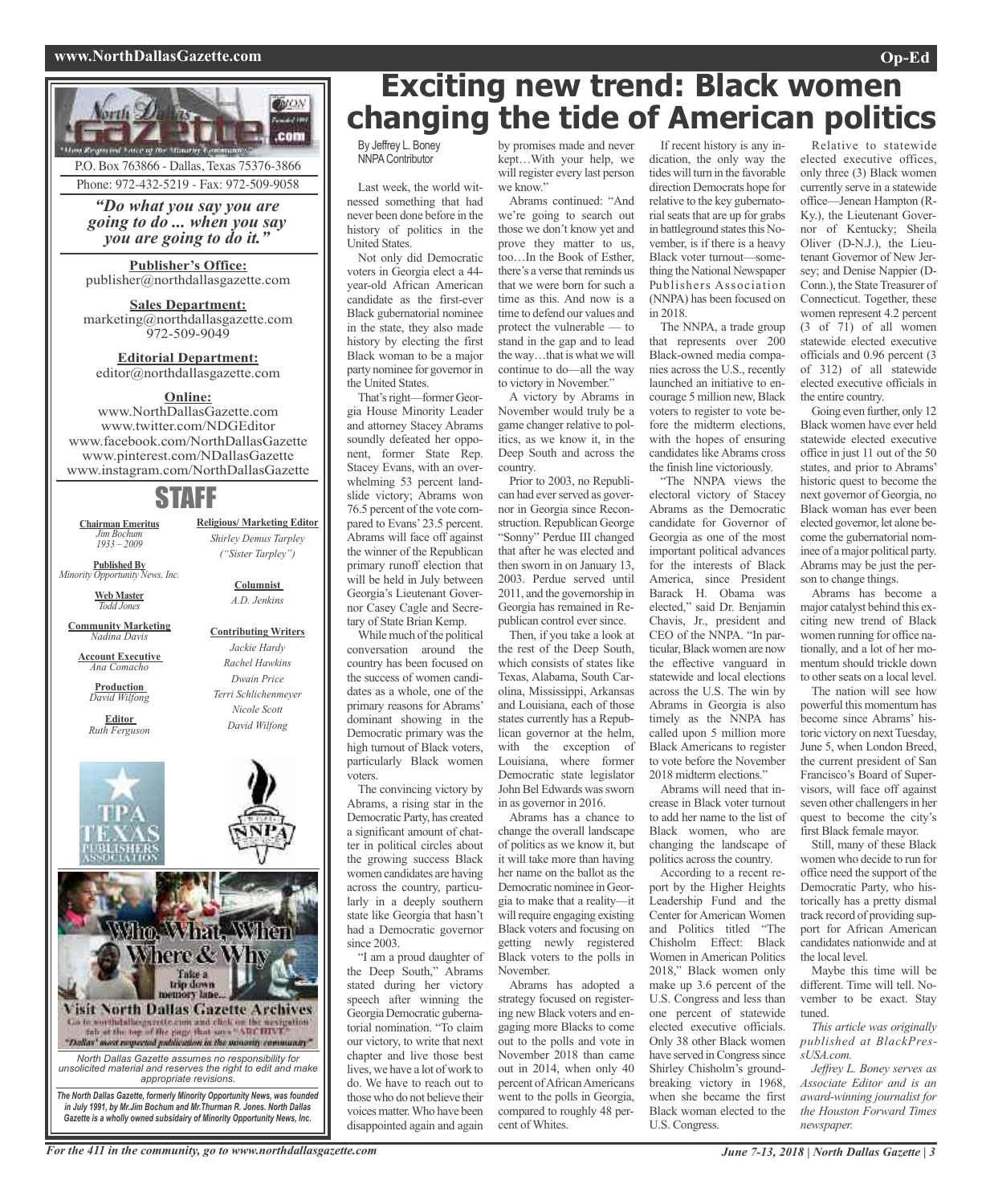### **Health www.NorthDallasGazette.com**

# **Seven tips for fathers raising daughters in today's world**

*A*

*d/ Flickr*

As Father's Day (June 17) rolls around, we are mindful that it wasn't that long ago when a father's job was to attend his daughter's pretend tea parties and make her a pretty dollhouse. But today's fathers must navigate a new world and avoid gender specific roles.

"The fathers of today's girls need to be engaged, creative and flexible," says Sheri D. Engler, author of The Pearls of Wisdom: A Fairy Tale Guide to Life's Magic Secrets for All Ages (www.thepearlsofwisdombook.com. All proceeds go to the Angel Whispers Foun-



dation, which was organized to empower young females.) She says today's dads should encourage girls at

every opportunity. "Women are breaking down many barriers, but there is still a lot of work to

be done," Engler says. "Today's fathers play a critical role in their daughter's self-image and can be instrumental in encouraging them to challenge the status quo."

Engler offers the follow-

ing tips for fathers who want to raise their daughters to be strong, independent women:

*drian V. Floy* ● **Treat women with respect.** Your daughter is watching how you treat women, and it will have a lifelong impact on her in ways you can't imagine. You must be cognizant of your attitude and behavior around women at all times. This includes not saying negative things about her mother if you are divorced. See yourself as a role model of the kind of man you would want your daughter to marry one day, because that frequently influences how

women choose their partners.

● **Give her compliments about things other than her beauty.** It is OK to tell your daughter she's pretty, but that should not be the only compliment you give her. Compliment her intelligence, her resourcefulness, her imagination, her many skills, her hard work, and her strength. Honestly tell her the unique things you love about her, the things that make her a good and special person.

● **Teach her the magic of self confidence.** Teach her about the power that comes

from believing in herself and believing she can achieve greatness in the world, while understanding that there are many girls who simply want to be a "mommy" like their, which is the most important job in the world. In this case, they may fear failing their father's expectations of greatness. There is a critical difference between encouragement to be who they are and pressure to be who they aren't.

● **Teach her about what has traditionally been "guy stuff."** Teach her self-

#### See TIPS, Page 11

## **Sharing lessons learned from Alzheimer's in Crude Blessings**

#### By T.M. "Roe" Patterson

June is a great month. It's definitely one of my favorites. August edges out June just a little in my book because my birthday is August. Other than that, June is awesome. It's the start of summer, and the time for vacations. My family usually tries to get away during the middle of the month around my brother's birthday. Fathers Day's day is the third Sunday of June. Any dad that says he's not excited for that day has a longer-than-normal nose. Yep, June may be hot, but it's also pretty cool.

June is also special to our family for a few other reasons.June isAlzheimer's and Brain Awareness Month. June 21, which is the longest day of the year, is the date that the Alzheimer's Association hosts the Longest Day Event to fight the disease. On June 22, 2015 my father, Glenn Patterson, passed away from Alzheimer's and Lewy Body Dementia. So, events like these are extra important to our family. Losing dad in June gives Father's Day special meaning for me. Alzheimer's slowly robbed dad from us over the years, but June is the month it finally came to an end.

Alzheimer's is a tough and horrible disease, but knowing how to deal and cope with it is so important to the patient,

family and caregivers. When my family first began to deal with the disease, we had no clue what we were in for or where to go for help. We learned a lot in those first few years and had we been armed with better knowledge, it could have been so much smoother. To make matters worse, my father was one of those patients that refused to accept his diagnosis. We all thought it was his hard head, but it's actually a very common response. I write about his struggles with Alzheimer's in my new

write about his slow progression and how our family was forced to respond. I don't recommend our path. If your family is forced to deal with Alzheimer's, there is a much better path.

My recommendation is to gain knowledge and be prepared. Proactive steps can solve so many of the trials that Alzheimer's will bring. As the disease progresses, being ready for each new phase will make life drastically smoother on the patient and family. Materials are

See CRUDE, Page 9



**GoPass** NEW. IMPROVED. **AND SUPERCHARGED. DOWNLOAD THE NEW APP AT GOPASS.ORG** let's go.

4 June 7-13, 2018 North Dallas Gazette Service on For the 411 in the community, go to www.northdallasgazette.com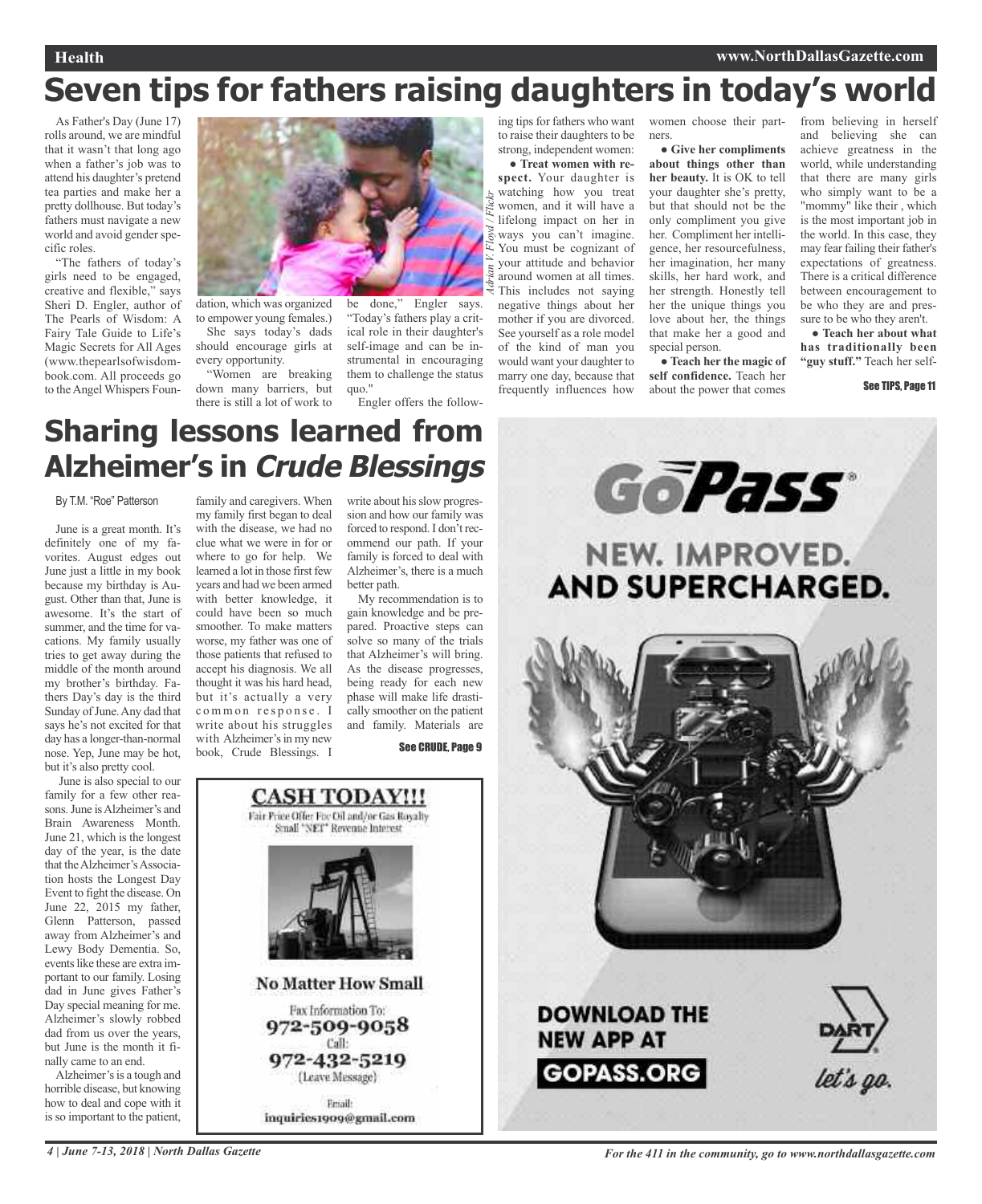### **www.NorthDallasGazette.com**

### **Community**

### **RE/MAX realtor helps Minnie's Food Pantry and Oprah feed the hungry**

RE/MAX Ambassadors RealtorDeLisa Rose recently answered Oprah's requests for support by pledging \$50,000 to Minnie's Food Pantry at its recent star-studded gala. The goal to raise \$250,000 was greatly surpassed.

"I got involved with Minnie's because I know the dif-

ference passionate organizations like Minnie's makes in the lives of others. Minnie's is an exceptional and sincere; and no charitable organization should ever struggle while simply trying to ensure all people have food, housing, and safety," said Rose. "These are basic human needs and rights in my book.

Many people applaud charitable organizations and the work they do; yet what nonprofit organizations really need is money, donations in kind and volunteers!I believe that my business has been blessed and I want to use my blessings, gifts, and talents to do all I can to help others." Minnie's Food Pantry was

founded by Cheryl "Action" Jackson to honor her mother, the late Minnie Hawthorne-Ewing D.D. on April 1, 2008. With a mission to provide healthy meals and resources by way of red carpet treatment to those in need, Minnie's Food Pantry has since distributed over six million meals to families experiencing food-. scarcity.

"Food and Housing go hand in hand. I gave \$20,000 to feed the hungry and \$30,000 is pledged for housing through Sterling Oasis Community and Economic Development Corporation," concluded Rose. "My office, RE/MAX Ambassadors, committed to working with

another developer to restore Cheryl's family home in South Dallas, which she would like to use as another food pantry. Success is measured by our contribution to society and others."

To donate directly to Minnie's Food Pantry, please visit https://www.minniesfoodpantry.org/donate/.

### **Maggiano's marks 15 years of helping Make-A-Wish deliver memories**

For 15 years, Maggiano's Little Italy has partnered with Make-A-Wish to grant wishes for children with critical illnesses. Today, Maggiano's Teammates nationwide are excited to kick off the annual Eat-A-Dish for Make-A-Wish campaign, which has raised more than \$8 million and granted more than 1,100 life-changing wishes.

Last week they released a list of ways guests can help

to grant wishes: • Enjoy a chef-featured

item until Aug. 8 and choose from dishes such as Shrimp & Calamari Siciliano, Zio's Shells & Sausage or Chicken Fontina in June and Pepperoni Fondue or Chicken & Truffle Tortellacci in July. For every select featured menu item ordered, \$1 will be donated to Make-A-Wish and for every glass of Wish Lemonade ordered \$0.50 will also be donated

• Order a carryout lasagna bundle between June 11 – June 22 or Meal for Two between July 22 – Aug. 8 and \$1 will be donated to Make-A-Wish

• Savor each bite of fluffy chef-featured pancakes during brunch or order the chef-featured dessert any time you visit Maggiano's and \$1 will be donated to Make-A-Wish year-round. During the campaign,

Guests can look forward to Mint Chocolate Chip and Banana Split pancakes

• Give \$10, get \$10. For every \$10 and above donation, Guests will receive a Star Card with a special offer for \$10 toward their next Maggiano's visit

• Get social by sharing a photo of your experience at Maggiano's on Twitter and/or Instagram using #EatADish4MAW



*Chicken & Truffle Tortellaci*

### dents to our schools." **RUNOFF,** continued from Page <sup>1</sup>

Nutall is looking to ex-

tend her time on the board, having won her first threeyear term in 2009. She held off repeated challenges from Damarcus Offord in 2012 and 2015. Her work with the district as a community liaison goes back to 1995; and in 1999, she co-founded Circle of Support, Inc., a comprehensive academic and enrichment summer learning program for students in kindergarten through eighth grade.

Henry has a background in education, having started as a middle school teacher in Los Angeles. He worked on school-to-prison research as an intern for the ACLU-Texas. He currently works as a local attorney but has continued to be involved in education through several volunteer opportunities and boards. He has served on the Dallas ISD District 9 Task Force, the DISD Racial Equity Task Force, and the DISD Citizen Budget Review Commission. He is currently on the Southwest Region Advisory Committee for the Jackie Robinson Foundation. Recent controversial deci-

sions regarding tax options for improvements are a big part of the conflict for the District 9 seat. Nutall opposed a potential voter-implemented tax hike. The proposed increase would have risked putting the district into "recapture," where local funds generated would have been claimed by the state. She says over the next five years the district would lose more than \$1 billion to the state under that proposal. She did support lesser "tax swaps" as an alternative measure to gain muchneeded funds.

Henry has stated support for putting the Tax Ratification Election (TRE) before the voters. He acknowledgesthe recapture issue but says it is a necessary part of the public education process to carry out a TRE election successfully. Henry believes Dallas voters must understand the state is not going to come in and financially rescue the district, and there is no guarantee the ability to opt into a TRE election will continue.

The Teacher Excellence Initiative (TEI) is another point of contention between the two candidates. In an earlier forum, Nutall said it is one of the negative impacts the district is now reaping because of past administrations. For his part, Henry is confident on the overall effect of the program.

The two candidates also split over whether or not the 2015 bond was a good deal for the district. Henry acknowledges it was less than what the district needed, but supported the move. Nutall said she opposed it, and added the district did not keep its word with voters regarding plans to spend the monies. She felt the budget featured the "pet projects" for specific trustee's districts.

In a contentious and hardfought race, the decision ultimately made by District 9 voters who take the time to show up for the second round of voting could ultimately have long-lasting effects on the Dallas ISD.

Early voting for the runoff began on Monday and continues through June 12. Election Day is on June 16.



**SPECIAL EXHIBIT** 



411 Elm Street | Dallas, TX 75202 | 214.747.6660 | #rebelspirits f to @ #

Ashet Spatte Pontet F. Georgie and Math Cathet Airp at Museomnad by Noore Sokket From these sed to provented books by<br>The Sixth Flow Museon at Dodey Plaza. The earth fore was catabolity Lourners Schiller with august from G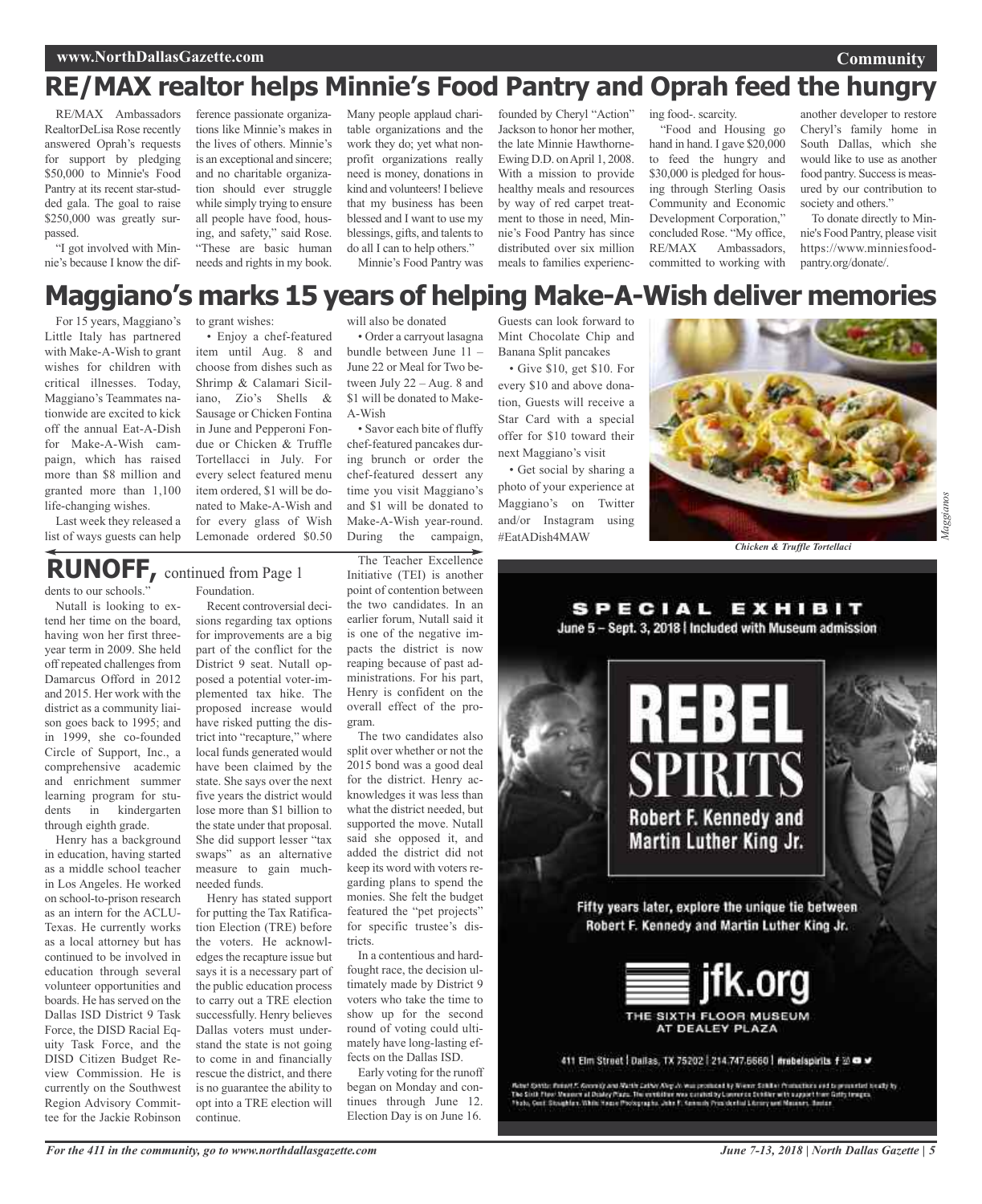# **It's been a great year!**



The last bell for 2017- 2018 school year will soon ring. Many students will rush out the door, while some will linger to say "good bye" to close friends and teachers. But before everyone switches into summer mode, I'd like to cheer on our teachers, administrators, parents and of course, our students, for another successful year! THANK YOU for your hard work and dedication.

the shining jewel of southwest Dallas.

**High Notes All Around** Dallas ISD fifth- and eighth-graders performed well on the first administration of the STAAR test. Results released by the Texas Education Agency show all math comparisons increased by at least five percentage points. That's up from last year with double-digit gains at the Meets Performance Level. Reading results showed an impressive increase as fifth-graders posted gains in every performance level, and the greatest growth was at the Meets Level with a 9.2 per-

Your efforts make District 6 centage point increase, while students at the Approaches level gained nearly 7 percentage points. All results compared, our fifth- and- eight graders outpace the state in nearly every category!

> Among other districtwide accomplishments this year is having lowered the number of Improvement Required schools to fewer than five.

**High Notes In District 6** District 6 schools effectively equip students to become fierce and skilled competitors in the classroom and beyond. In the last month alone, our students have demonstrated remarkable talent and skill in academics and athletics.

Fabian Arellano, a student from Maria Moreno Elementary School, emerged as a gold medalist in the elementary school division of the annual Dallas ISD Districtwide Chess Tournament.

The Carter High School boys and girls track teams swept the Class 4A team state championship – marking the 17th time in UIL history that this has occurred. **Summer Tips**

Dallas ISD offers summer programs and enrichment opportunities in partnership with several community organizations. The district offers more than 100 free and low-cost options with emphasis in the arts, science, technology and other areas that will help prevent summer learning loss by reinforcing what students learned during the year in fun and interactive sessions. To learn about the summer program opportunities around Dallas ISD, click here. Enrollment dates vary per program and campus.

Also, remember to check community service organizations such as the Girls and Boys Clubs, the YMCA and YWCA and Girls, Inc. Talk to the churches in your community, as well as the local businesses that may

sponsor camps. Lastly, keep an eye out for camp offerings from area sports organizations.

The key is to keep your children mentally and physically engaged, not just entertained all summer. Help them avoid the dreaded "summer learning loss" by identifying ways to expand their minds and move their bodies in the home, in the community, in a class or at a summer camp.

I wish everyone a safe and exciting summer vacation. And we look forward to seeing you at one of our schools on August 20 to begin a new and exciting school year!

### **Open house nurtures university and corporate collaboration**

(UT-Dallas) Representatives from more than 100 companies attended The University of Texas at Dallas' second annual Corporate Open House, exploring potential ways to partner with the University.

Corporations represented at the event employ a combined 3 million workers worldwide, including approximately 6,200 UT Dallas alumni.

In the keynote address, Dale Petroskey, president and chief executive officer of the Dallas Regional Chamber, offered an inside look at the economic growth experienced by the Dallas-Fort Worth region over the last decade and the crucial role played by the University to drive that growth.

"UT Dallas does a great



*Dale Petroskey (left), president and CEO of the Dallas Regional Chamber, spoke with Shaila Parker, founder and CEO of LH Executive Services, after his keynote presentation. (UT-Dallas)*

job already of contributing to the region's economic success through mentorships, internships and research which turns into products and companies," he said at the May 16 event held at the Davidson-Gundy Alumni Center. "All of this is a big boost to the econ-

omy of the Dallas region." Petroskey also stressed the importance of the Corporate Open House and similar events that foster conversations on future research goals and academic programs.

"What kind of jobs do we need? What kind of skills do we need to fill in this workforce?" Petroskey said. "That is the kind of conversation that needs to go from industry to universities so that universities can teach the kinds of courses and skills that are needed for graduates to work in meaningful jobs."

Representatives from some of the University's longtime corporate partners, including IBM, were on hand to attest to the benefits of collaboration.

"There is a terrific alignment between IBM's needs and what UT Dallas has to offer," said Jim Tokarz MBA'98, strategic partner development manager at IBM. "Our company is involved in a lot of different areas, from pure research to building technology-based solutions and providing

business consulting. When you look at the different schools here on campus, from the Naveen Jindal School of Management to the Erik Jonsson School of Engineering and Computer Science, it's great to have a pool of talent and resources which can address all of our different needs within the company."

The open house included a session about on-campus recruiting and student organizations. There were also panels detailing the University's many innovation and entrepreneurship programs, research, student projects, diversity and student veterans, and a series of TED talk-style presentations by student researchers working with industry partners.

Event participants also

learned about the experiences of students in the University's Academic Bridge Program, which helps firstgeneration college students transition from high school to university life. Hepson Sanchez, a computer science junior and president of the UT Dallas chapter of the Society of Hispanic Professional Engineers, spoke about the importance of such programs and the need for corporate engagement to fill a similar role for graduating students.

"My parents emigrated from Mexico with little formal education and by the time I was in middle school, they were really struggling to help me in math," Sanchez said. "I'm grateful for the Academic Bridge

See UTD, Page 8

# **Garland ISD receives national music award ... again**

Continuing a longstanding tradition, Garland ISD recently received its ninth Best Communities for Music Education title from The National Association of Music Merchants (NAMM) Foundation. This distinction honors districts that demonstrate a commitment to providing music access and education to all students.

GISD qualified for the

award by answering detailed questions about funding, graduation requirements, music class participation, instruction time, facilities, support for the music program, and community music-making programs. Responses were then verified and reviewed by The Music Research Institute at the University of Kansas.

"The Garland Independent

School District has a longstanding tradition of offering quality music education to its students," said Director of Visual and Performing Arts George Jones. "The fact that this is the ninth year that we have earned this distinction is an affirmation of the great work of our teachers and students, as well as the strong support we receive from our district and communities."

Garland ISD's multiple Best Communities for Music Education designations also affirm the district is leading the way with learning opportunities that provide a wellrounded education for all children. In a series of studies by scientists and researchers at Northwestern University a link was found between students in community music programs and

lifelong academic success, including higher high school graduation rates and college attendance. In another study from the university, it was discovered that the benefits of early exposure to music education improves how the brain processes and assimilates sounds, a trait that lasts well into adulthood.

Beyond the Northwestern research, other studies have indicated that music education lays the foundation for individual excellence in group settings, creative problem solving and flexibility in work situations, as well learning how to give and receive constructive criticism to excel.

To learn more about music education in GISD, visit the district's Visual and Performing Arts webpage.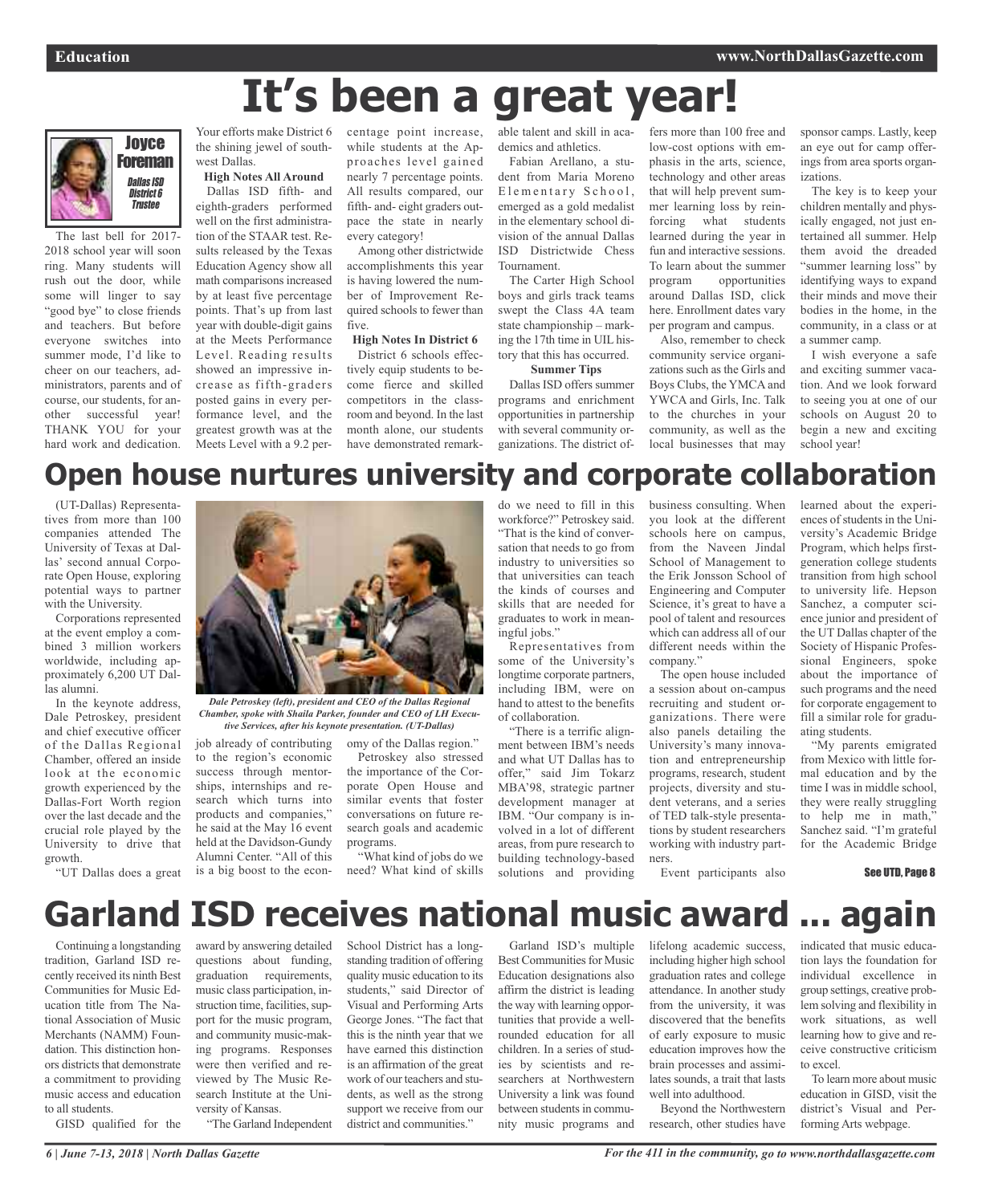### *Entertainmental <b>Entertainment Entertainmental <i>Irving*, Carrollton & Plano

### **Developer accused of fraud in obtaining taxpayer money in the City of Irving: Suit filed to stop \$44,000,000 transfer of taxpayer money**

Irving Taxpayers Matter, an Irving-based  $501(c)(4)$ nonprofit corporation organized for social welfare purposes, including a special emphasis on oversight of taxes collected by the taxing authority over the citizens and businesses of Irving, Texas, filed suit today to stop the payment of millions of dollars in TIF money by the City of Irving toARK Group of Irving.

In 2015, the City of Irving, Texas and ARK Group of Irving, Inc. entered into agreements to design and construct an Entertainment Center, which includes the popular Toyota Music Factory. As part of this project, Irving established a TIF District, which could potentially result in the payment of \$44,000,000 in tax monies to ARK. Irving Taxpayers Mat-



ter filed suit today to stop the City of Irving from wrongfully paying over the tax funds based, among other things, on allegedly fraudulent activities engaged in by ARK in order to meet deadlines to obtain certificates of occupancy required to qualify for the TIF money; and, instead, to use the funds to fix the problems that ARK created through its fraudulent conduct.

The suit states, "In order to meet deadlines for obtaining \$44,000,000 of TIF monies for the construction of an Entertainment Center in Irving, which includes the popular Toyota Music Factory, ARK has defrauded the taxpayers of the City of Irving by installing substandard toilets, sinks, counters and other fixtures in order to obtain approvals from the City and certificates of occupancy, and then ripping the fixtures out afterwards."

The suit also alleges that a "ARK failed to build the <sup>9</sup>/<sub>2</sub> "ARK failed to build the Parking Facilities as required by the gov-<br>
<u>Figure as</u> erning agreements." The erning agreements." The agreements required ARK to

construct an open-air Plaza of approximately 50,000 square feet that will be utilized for outdoor festivals, concerts and other events and will contain a minimum of two outdoor stages. Instead, ARK constructed the Plaza to be only 27,000 square feet, not the 50,000 square feet required by the agreements. In addition, the layout of the Plaza is bisected, such that the Plaza cannot be used for many of the functions that were intended to be held there. For example, in the Texas heat, shade is essential for the use of the Plaza during many months of the year. Because of the configuration of the Plaza that ARK actually built, a huge canopy that was intended to cover the Plaza and provide essential shade, cannot be constructed. In addition, instead of constructing the Parking Facilities to allow for events requiring up to 1,200 parking spaces, ARK carved out 580 of the parking spaces for the use of one tenant only.

The suit filed today in Dallas by Larry Friedman, attorney for Irving Taxpayers Matter, is the vehicle to "enjoin the City of Irving from paying over the \$44,000,000 of TIF monies so that these funds can be used to fix the problems and defects resulting from ARK's fraud."

The suit alleges that "the City of Irving's approval of ARK's work under the circumstances is also fraudulent, and the result of arbitrary decisions and abuse of its discretionary powers at the City. Irving intends to reimburse approximately \$44,000,000.00 of taxpayer funds to ARK even though ARK has failed to fulfill the requirements of the agreements. Once the TIF Money is paid, there will be no opportunity for the taxpayers of Irving to recoup these funds."

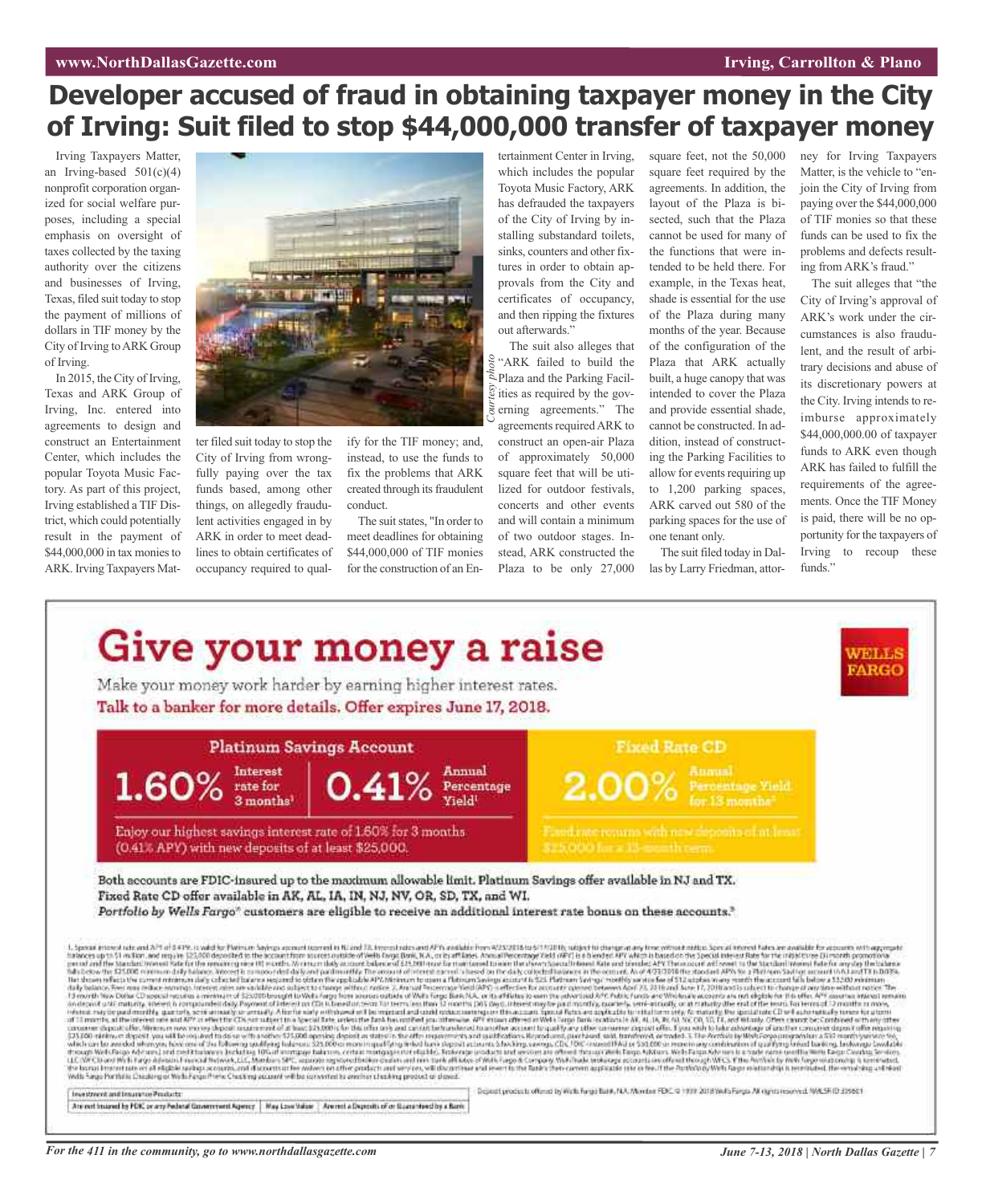### **City Briefs**

**Arlington Legends Of The City Presents ... White Chocolate!!** will be held on June 8 9:30 p.m. to 2 a.m. at Tailgate Tavern, in Arlington. Lousianna is invading Texas with this all white party. There will be drinks, food, and entertainment all night. Be sure to dress your best for this eight annual white party.

For more information visit Facebook.com/events.

#### **Dallas**

The **Maroon 5: Red Pill Blues Tour 2018** will be held on June 9 starting at 8 p.m. at the American Airlines Center, in Dallas. Tickets start at \$45. The Red Pill Blues Tour is the sixth concert tour by American band Maroon 5, in sup-



*Fun-seekers can head out to Irving for the annual "Canal Fest" where a myriad of attractions and performances take place next to the iconic waterway. Opportunities include taking a ride down the canal itself while enjoying all the music. (Photo: City of Irving)*

port of their sixth studio **2018** on June 9 from 2 p.m. album Red Pill Blues. For more information and to buy tickets, visit Ticketmaster.com

### **Irving**

The City of Irving is hosting their annual **Canal Fest**

to 10 p.m. at 501 E Las Colinas Blvd, in Irving. Canal Fest 2018 is a celebration of world cultures, featuring dance, music, art and food representative of customs from around the world. The WFAA Community First,

the Irving Arts Center and the Bar Louie stages will each showcase one or more continents through music, dancing, and interactive lessons. The area surrounding each stage features food, activities, children's crafts, cultural displays, and vendors. Explore artifacts from a variety of world cultures presented by the Museum of International Cultures. Photo stations will be placed around the festival, and attendees are encouraged to dress in clothing that represents their own heritage or culture. Admission and activities are free. For more information visit the City of Irving website.

CITY is presenting **2018 Generations In The Workforce Series** on June

13 from 7:30 a.m. to 9 a.m at Dallas Marriott Las Colinas, in Irving. Join the Greater Irving-Las Colinas Chamber of Commerce, in partnership with The Study USA, for the final installment of this special twopart series exploring Generations in the Workforce, presented by Citi. The diverse group of executives serving on the panel will discuss best practices for recruitment and retention, professional development and what changes are being implemented in the workplace to compete and secure talent.

### **Lewisville**

The **Larfell 2018 All White Boat Party** will be held on June 9 from 8 p.m. to 1 a.m. at Pier 121 Ma-

#### rina, in Lewisville. This event will have a live DJ, food, entertainment, and free margaritas. Tickets sell out fast so be sure to RSVP at 214-994-3968.

#### **Plano**

**Yoga at Legacy Hall Box Garden** will be held on June 10 from 9:30 a.m. to 11 a.m. at Legacy Hall in Plano. Enjoy an all levels yoga class, detox juice samples from The Juice Bar Dallas, followed by a complimentary retox: mimosa or Bloody Mary. Tickets are \$25. Tickets include: Your yoga mat spot, and Yoga Digest Goodie bags. A portion of the proceeds will go to the One Love Movement benefiting underserved youths around the world. To register visit Eventbrite.com.

### **www.NorthDallasGazette.com**

# **Irving ISD opens its doors to non-district students**

For the first time, Irving ISD is giving families from surrounding school districts the opportunity to make Irving ISD their district of choice.The district will allow any student who currently lives outside of Irving ISD attendance zones to apply for an out-of-district transfer beginning June 4.

The announcement comes after an unanimous vote by the Irving ISD Board of Trustees, who approved revisions to FDA (LOCAL) and FDB (LOCAL) policies at the April 2018 board meeting. The revised policies will permit out-of-district students to enroll and experience all that Irving ISD has to offer.

"It is an exciting time to be in Irving," says Irving ISD Superintendent of Schools Jose L. Parra, Ed.D. "The energy of student success is palpable across the district.

With graduation rates at a record high and all 33-rated campuses repeatedly performing at the state's highest standards, we are seeing our students compete and achieve in exceptional ways. Now, Irving ISD has the opportunity to help more students reach their maximum potential regardless of their ZIP code."

Irving ISD is looking forward to welcoming students into the excellence that has made Irving ISD a standout district in the area. In recent years, the district has earned notable recognitions including Top Digital District, District of Distinction, Best Communities for Fine Arts, and National Advanced Placement (AP) District of the Year in 2015. Out-of-district families will be able to take advantage of the district's dual-language immer-

sion program, Regional Day School for the Deaf, 95 nationally-recognized Signature Studies pathways, Early College Start program and more.

Under the new policy, students entering kindergarten through 12th grade are eligible to apply. Families may select up to two preferred schools when applying; however, approval and placement will be based on available space and staffing. Online applications open June 4, and Irving ISD will begin fulfilling requests as early as June 25 in time for the 2018-2019 school year.

To learn more about Irving ISD's new out-of-district transfer process, interested families may visit www.irvingisd.net/transfers for additional information, guidelines and the application.

Program for providing the **UTD,** continued from Page <sup>6</sup>

mentorship I could not find elsewhere. This program fills the gap between high school and college for a lot of students, but we are in need of a bridge from college to the professional world."

After last year's inaugu-

ral Corporate Open House, more than 20 new relationships were forged between UT Dallas and local companies.

"We want companies to know that UT Dallas is open for business," said Jessica Shepard Watts MPA'10, senior director of corporate relations at UT Dallas.

"We make it very easy for them to engage with the University, through recruiting students, supporting class projects and collaborating with our faculty on research."

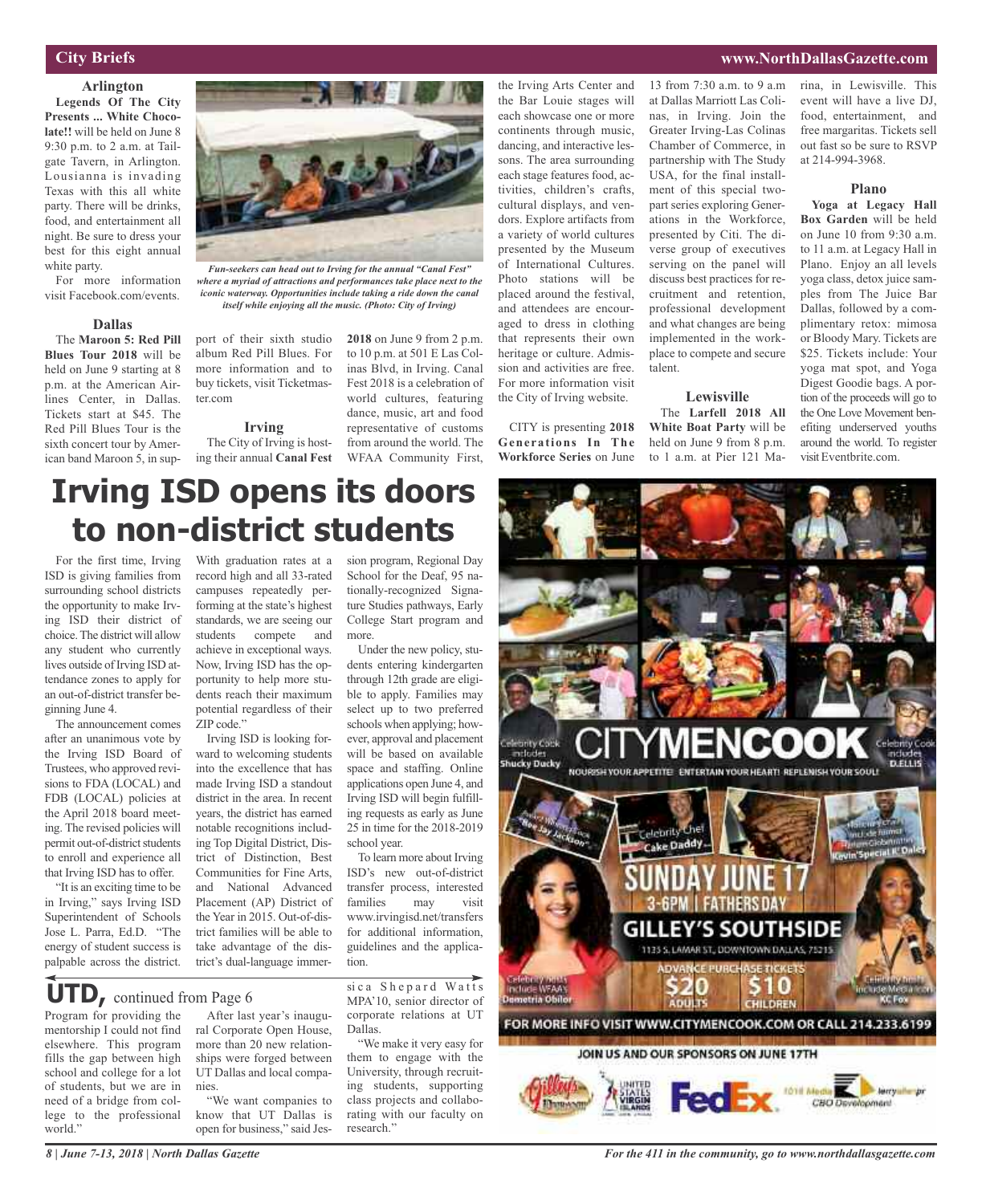# **The Lion King comes to life with return of Dallas performer**

By Rachel Hawkins *NDG* Staff Writer

It is always nice to return to where it all began.

Christopher L. McKenzie, Jr. is the dance captain of The Lion King Broadway traveling production. A native of Miami, Florida, he studied at New World School of the Arts College and trained at The Ailey School. He has danced professionally at Dallas Black Dance Theatre, The Las Vegas Contemporary, and Festival of The Lion King. He is performing in The Lion King for the second year, with the tour visiting nine cities this year.

According to McKenzie, transitioning dancing in college and to a professional production is a challenging experience. After auditioning for seven years, he finally made it into a production where he enjoys doing what he loves.

"Touring with a musical is consistent work," said. "You get to literally inspire and entertain so many families from all over the world. It's so over the top and inspirational. It's a different flair. No matter who you are, when you come to the show, no matter what race, ethnicity, background or religion, our show serves one purpose and that's to inspire."

The musical will run from June 13 to July 7 at Music Hall in Fair Park in Dallas.

"It sends the message of things you go through, things in life. However, you can always recover greatly,



*Christopher L. McKenzie, JR. who previously danced at Dallas Black Dance Theater is returning to Dallas for another show. (Courtesy Image)*

> of the show is the opening number, Circle of Life. To him, it's the most visual opening anyone could ever experience in the world. "We are drawn in these awesome puppets," McKenzie said. "We travel with 229 puppets that includes a giraffe, cheetah, zebras, and gazelles."

He then talked about how the costumes operate and the amount of work that goes into all of them.

"We are dressed as these characters, but what I love most about the costuming is that you can see our faces," McKenzie said. "As a giraffe, you are on stilts walking across the stage. There's a head that has a connection to the rest of the costume; it's almost like a big hat. Every animal has two faces. The face of the person and the face of the animal at the

and that's such a great message to send to the world." Based upon the very pop-

ular Disney animated film, the touring production has been experienced by more than 90 million people worldwide.

"I started dancing at the end of high school," McKenzie said. "It was one of those things where they said hey, you are actually good at this, why don't we give you a full scholarship. It was crazy because at first, I was a musician. At the end of the day my body took to it, and I was just happy."

McKenzie is delighted to return to Dallas for this production. The Dallas Black Dance Theater was one of the first dance companies he danced for after college.

"It's like going back to the beginning and refreshing. It is going to be interesting because I have so many friends coming out to see and support me. It's going to be emotional, but it is going to be great."

top."

semble roles.

pared enough.

McKenzie's favorite part

### **CRUDE,** continued from Page <sup>4</sup>

available at the Alzheimer's Association website (www.alz.org) and there are numerous programs to teach and guide families through the disease's progression. Read and learn as much as you can. My mother learned a great deal from a book titled "The 36-Hour Day" by Nancy Mace. Talk to families who have been in the same

situations. Every patient's experience is different, but much of the response by families is very common. Knowing how to respond to patient's changes in mood and condition, different medications and their side effects, types of in-home and outpatient care, when and how to transition to long term care facilities and the

costs associated with these phases of the disease is imperative. Once you know you are up against Alzheimer's, or any brain disease, you cannot be pre-

Since he is the dance captain of the shop, his role is to understudy 11 male en-

"I always have to have

Diagnosing and treating any brain disease early is key to better life after symptoms begin. So, this June, take a minute to think about your family and how educated you are. Get involved in one

my mind ready," McKenzie said. "Sometimes their backs pull out; sometimes their voices aren't doing the best. I'm the guy that keeps the show going. There are eight of me in the show."

Besides being the dance captain, he is also a swing. There are two swing male dancers, two swing female dancers, and two swing female singers.

Coming into the show is typically a four week rehearsal period.

"You would rehearsal by yourself with the directors and dance captain," McKenzie said. "At the end of the rehearsal period, you would then schedule a putin where we put you into the show where everybody. You would learn numbers, blocking, and choreography."

All of the costumes are handmade to fit each performer's specific body.

"The production is so detailed," McKenzie said. "While the show came out in 1997, it was actually in the works in 1995. Even today it's still growing, and things are getting more and more detailed."

The show is fully interactive. The 'inspiring visual artistry, the unforgettable music, and the uniquely theatrical storytelling of this Broadway spectacular' were brought to life by an experienced creative team. Julie Taymor, Tony Awardwinning director, created the backdrop visuals. Garth Fagan's, Tony Award-winning is the choreographer for the production. Elton John and Tim Rice's Tony of many events this June to help fight Alzheimer's and all brain disorders. One day we will cure Alzheimer's. Until then, we can only fight to give every affected family the smoothest path possible. Most of all, enjoy your family and friends, your June and your summer!

*T.M. "Roe" Patterson is the president and chief executive officer of Basic Energy Services (Basic).*

Award-winning artists music are also featured. "The blessing of our tal-

ent allows us to give back," McKenzie said. "I build up all of this energy to give because I know it's going to be reciprocated because I am going to wow you. I train hard; I play hard, I work hard so I can give hard."



**Jackie Townsell Bear Creek** Heritage Center<br>3925 Jackson St., Irving, TX

Art Exhibit by Guinn Powell Gospel Masic Old School R & B



Museum Tours All Funk Radio Show Concert In-N-Out Burger

Free admission.

For more information, call (972) 721-2501 or (972) 721-2519.



**Enter to Win! Ticket Giveaway**

*NDG Entertainment Ticket Giveaway!!! Visit us on Facebook to win tickets to the the hottest events in Dallas/Fort Worth!!!!*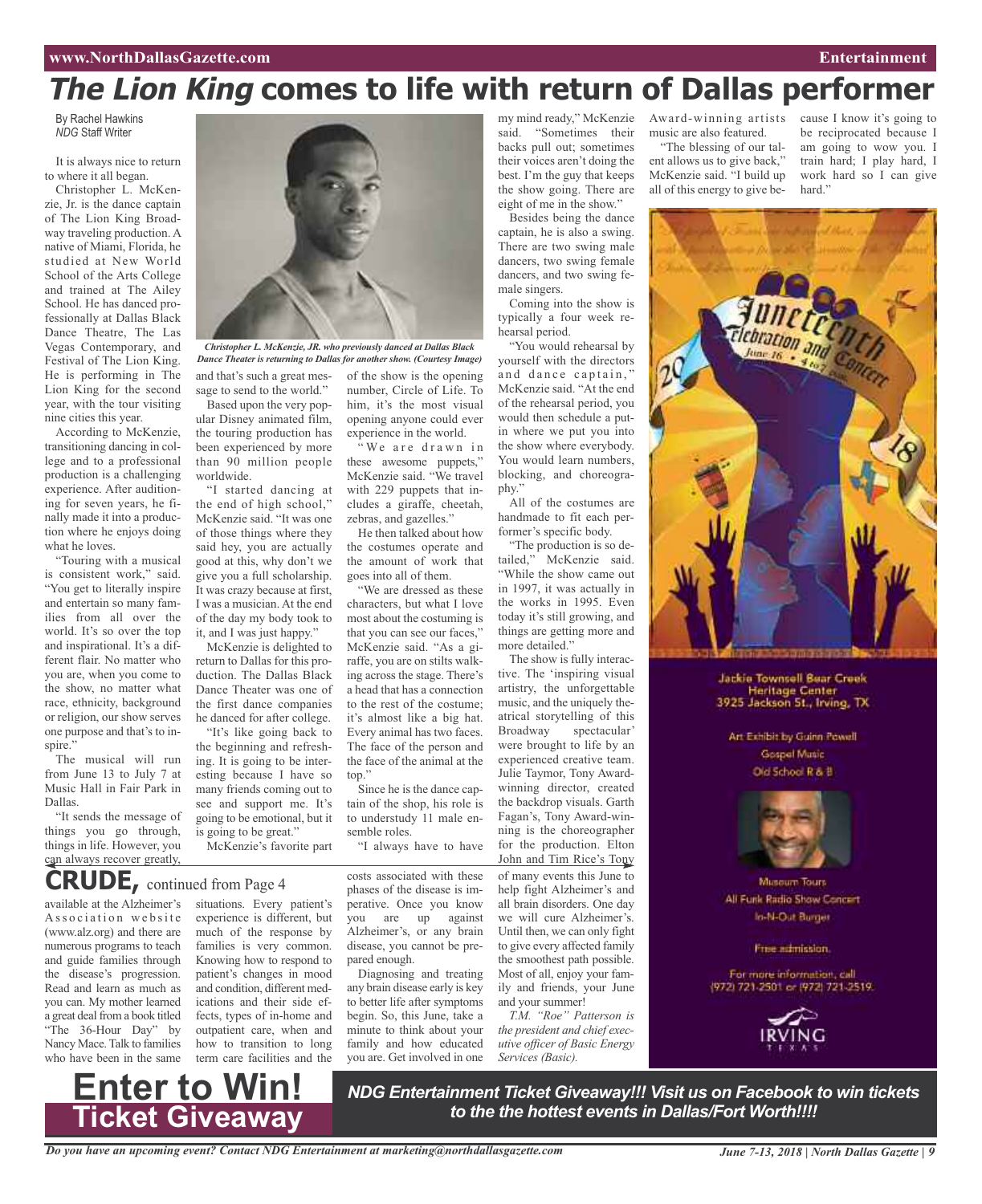### **Treat Dad to free tickets for City Men Cook being held on June 17**

Whether your dad thinks he is the best chef in town or just your favorite foodie in DFW, the two of you will enjoy City Men Cook on Father's Day with two free tickets from NDG. Considered one of the largest Father's Day celebrations in the country. It is aptly nicknamed as the largest Sunday Dinner in North Texas. For a chance to win tickets for two visit our Facebook or Instagram page, like the page to become a part of the community and stay in the know. Then share with us the best dish your father is known for, or his favorite dish.



*Channel 8 television personality Demetria Obilor has agreed to serve as a taster for the event. (Courtesy photo)*

The event for more than 15 years has grown to feature celebrity chefs competing against local homecooks looking to earn bragging rights. Not only will the event feature special guests serving their favorite dishes, but the tasters scheduled to appear include Dallas' own leading lady Irma Hall, Belinda Ramsey and WFAA Channel 8's Demetria Obilor.

The annual event raises money for the on-going mentorship program which strives to:

• mentor fathers and help them understand their critical role in their family's success.

• recognize not all families have a father in the home, but many father figures may help fill that void.

City Men Cook is scheduled for Father's Day, Sun-

ther's Day," said Allen.

### **MOTTA,** continued from Page <sup>2</sup>

cute our first Mentor program in DFW and these two chefs are great supporters of our new mentoring program with Kevin "Special K Daley," Allen added. "Our mission is clear and what remains most important is that we continue our commitment to fathers and father figures in our families and communities through this culinary showcase of men, mentors and leaders. We are an official FedEx Cares event. The largest Sunday Dinner in North Texas is the best way to celebrate Fa-

FedEx, US Virgin Islands, Inc., and others have returned as sponsors of the

event helping to commemorate this new chapter. To cook, sponsor or participate in City Men Cook visit the event website at www.citymencook.com and/or call 214-233-6199

### **BEAUVAIS** continued from Page 2

the short and are hoping to get a feature. You always have to put things out in the universe."

Foxx and Beauvais are longtime friends and coworkers, having starred together for five years on The Jamie Foxx Show, and again on the big screen in the film White House Down.

Like Foxx, Beauvais has proven that her talent doesn'tstop at the screen (though her star clearly shines bright there). In addition to her thriving production company, she has a reoccurring roles on The Magicians, which she describes as "Harry Potter, but more grown up," and on The Arrangement which is loosely based on Hollywood's clandestine marriage contracts.

"The beauty now of the industry is that it's not bad to do other things," says Beauvais of branching out beyond traditional entertainment. "When I started in the industry you were pigeonholed to being one thing. That's changed and allowed me to do so many things." Case in point: A successful children's book series focusing on common issues within modern families that can often be hard to deal with. The 3-book series includes the titles, "I Am Mixed", "I Am Living in Two Homes" and "I Am Awesome".

"Writing books was something I always wanted to do, but was also very scared of doing, she says. "I was going through a hard time and realized that to get out of the mindset I was in, I had to do something that scared me. That's when the book happened and it's been so great for my kids to see that I had an idea and I made it come to life."

Though she's far from her initial modeling days (and having to personally hand in her headshot for a role), Beauvaisstill makestime for fashion, especially jewelry.

"I love it!" coos Beauvais, about slipping into model mode for her AGTA Spectrum Awards™ photo shoot and getting to wear amazing clothing and award-winning jewelry. "This shoot was so much fun. I'm such a girly girl and I love every time I get to dress up and get fancy."

For the AGTA Spectrum Awards™ shoot, the actress donned an array of gemstones ranging from black and white "tuxedo" inspired sets to dazzling purple Amethysts and gorgeous Garnets. The vivid color of each piece fell perfectly in line with her personal sense of style.

"When it comes to my personal style, I'm classic," says Beauvais, "but it doesn't mean I wouldn't wear a trend. And I love color! Being from the islands, color is big for me."

The added radiance Beauvais brings to the gemstones is indicative of everything she is involved in  $-$  infusing her own inner and outer beauty in order to play an interesting character and to tell a compelling story.

For further information regarding the AGTA Spectrum Awards, visit the AGTA website at www.agta.org.

6 p.m. CST, at Gilley's Dal-Dallas. Keep your eye on ets and more details.

day, June 17 from 3 p.m. to las, at 1135 S. Lamar St., in CityMenCook.com for tick-



*Do you have an upcoming event? Contact NDG Entertainment at marketing@northdallasgazette.com*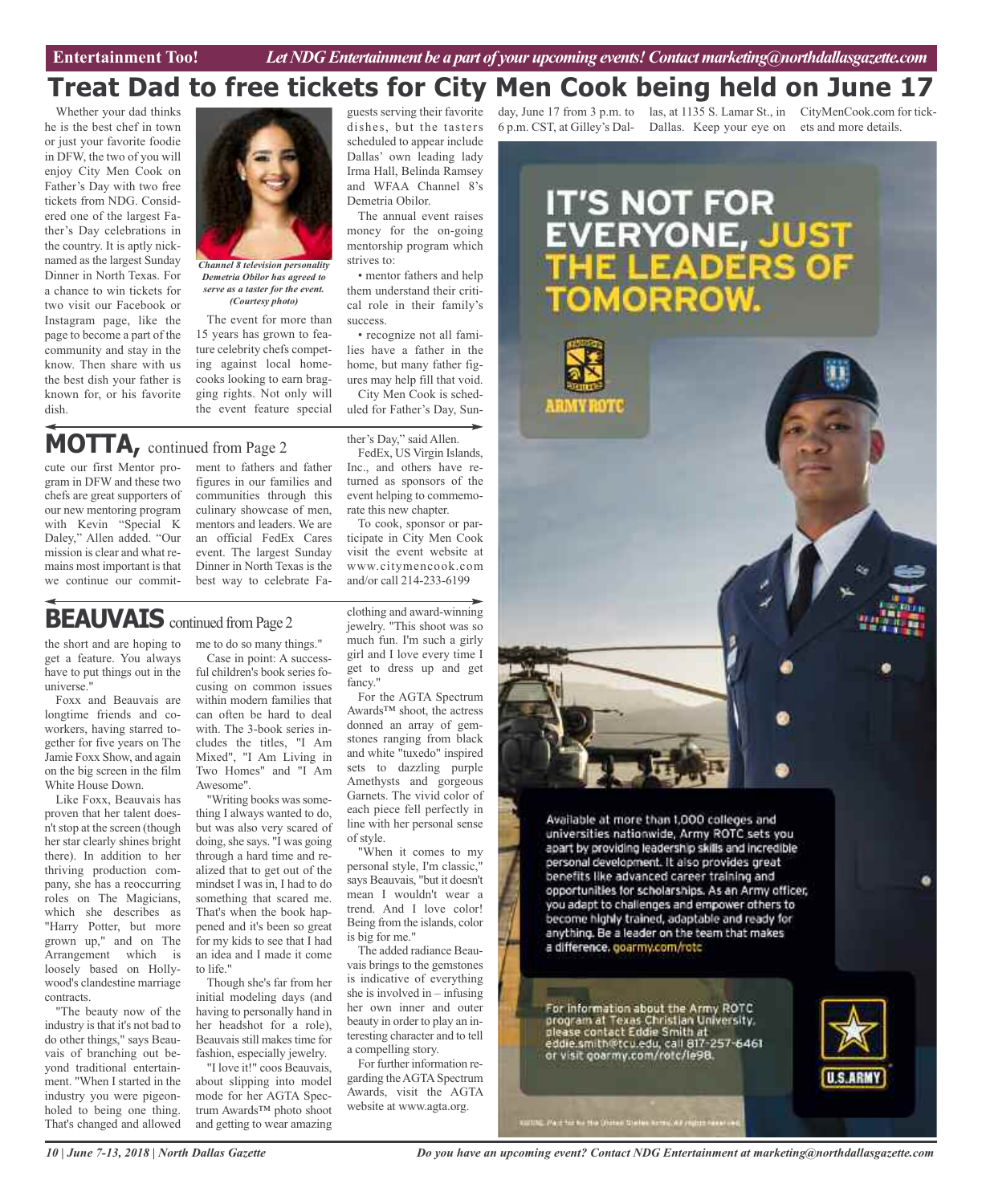### **NDG Book Review: Put Breaking Up With Busy at the top of your to-do list**

By Terri Schlichenmeyer

Your to-do list is a mile long.

Every day, you add three things for every one you cross off and you're starting to resent That List. What's worse: accommodating everything on the list means there's no more you for you. In "Breaking Up with Busy" by Yvonne Tally, you'll see that it's time for the list to get lost.

You are not having fun.

You're busy – over-busy, in fact – and while it can be exhilarating and exciting for awhile, it's also "exhausting." It affects your personal life,



your family, your job, and even your health, as Yvonne Tally learned when busyness led to a panic attack and a trip to the hospital in an ambulance.

She was what she now calls an "OSW," or an overscheduled woman. Her definition is that an OSW has "Superwoman-like powers" and is "everything from a well-intended problemsolver to a driven and tireless overdeliverer." You already know that can't be sustained and, sooner or later, something has to give.

The first step to ridding yourself of the problem is to know the ten signs of needing to "break up with busy" – a list of traits with which most of today's working women will be familiar. Secondly, remember that being overly busy is a habit that,

encourage African American women to participate. According to the U.S. Census Bureau, Black femaleowned businesses are the fastest growing economic force in the U.S., so we really want to do our part to provide them with the tools and mentorship they need to help them become success-

like many habits, can be altered or eliminated altogether.

Separate needs from wants and know how both relate to goals you've set. Learn to "re-wire" your mind to respond to stress and busyness. Stay away from "OSW Traps" that are lurking everywhere on your calendar; they're "reinforced by the shoulds of life" and can cause you to lose focus. Take advantage of Tally's quick worksheets, to know what kind of OSW you are, where you stand, and where work is needed. Learn her "Super Solutions Process" for assessing tasks. Be mindful, learn to listen better, and learn to meditate. Deschedule in a way that doesn't add to your stress. Finally, "count your yessings"; a little two-letter word ("no") can mean a world of difference.

At one point in "Breaking Up with Busy," author Yvonne Tally mentions something that absolutely lends urgency to her entire book: your kids learn by example. Is over-stressed and over-scheduled what you want to teach them?

Using case examples that may hit uncomfortably close to home, Tally shows how a packed calendar and no time for one's self is akin to being bullied. The solution doesn't appear to be easy and Tally's ideas can have a whiff of new-agey-ness to them but, while they're quite commonplace in relation to other books of this kind, her fixes seem usable and sound. The one exception: at least initially, it's not clear how one is to find time in an overscheduled day to learn to unschedule in order to find time…

*NDG* **Book Review**

Still, for businesswomen who long for ten extra hours in a week, this book can't hurt; at the very least, it's a place to start.You might even want to add "Breaking Up with Busy" to the top of your to-do list.

# **New Business Women's Empowerment Series set to start June 21 at Friendship-West Baptist Church**

Business entrepreneur, health and wellness expert Debra Peek-Haynes, along with the Women of The West (W.O.W.) at Friendship West Baptist Church in Dallas, are presenting "3rd THURSDAYS".

"3rd THURSDAYS" is a Business Women's Empowerment series kicking off June 21, 2018, 6:30pm to 8:30pm at Friendship West

Baptist Church, located at 2020 W Wheatland Road, in Dallas. This 8-part Business Empowerment Series is structured to help women build their existing skills and propel their businesses to the next level in marketing, mentorship, economic independence and more!

Peek-Haynes says, "The series is open to the public, but we want to especially

### **TIPS,** continued from Page <sup>4</sup>

reliance, such as routine car maintenance, or mechanics in general. Teach her how to use tools while building a treehouse. Go fishing together. Take her to see planes at air shows, teach her photography and go birdwatching with her. It matters to spend quality time with her, because it makes her feel she is worth her dad's time. And it doesn't have to stop in childhood. What could you be teaching your adult daughter?

● **Let her get gritty like the boys.** Teach her how to play sports from early on. This fosters tremendous social confidence as well as body confidence. Or just let her play in the mud and get dirty if that is what she wants to do. Girls don't always have to be clean and pretty.

● **Introduce her to books with girl heroes.** There are plenty of books to choose from,so when reading to her let her enjoy a variety of adventures including books with strong female leaders like The Pearls of Wisdom or other books that were written to empower girls. This will send the message that you believe in her. Or perhaps help her write a story of her own imagining herself as the hero or lead character. If nothing else this will give you a valuable view of how she sees herself so you know what's going on with her.

● **Share music with her. Play your favorite music and tell her why you like it and let her do the same.** Take her to concerts. If she wants to play an instrument, help her learn how. Music, and the arts in general, can be very bonding experiences.

The first panel discussion

ful entrepreneurs."

"The most important change for today's fathers is that they shouldn't box girls in or out of anything just because they are a girl," Engler says. "Fathers who respect the women in their lives have a better chance of raising daughters who feel deserving of respect themselves. Confidence, self-respect and family support will help them face any challenges that may come their way."

*Sheri Engler is the author/illustrator of The Pearls of Wisdom: A Fairy Tale Guide to Life's Magic Secrets for All Ages(www.ThePearlsOfWisdomBook.com).*

will be moderated by Peek-Haynes. All speakers schedule to participate are experts who operate in the profit, non-profit and corporate arenas and they are coming fully loaded with a wealth of information to share.

"3rd THURSDAYS" Women's Empowerment 8 part Series will provide life tips for women of all ages, stages, and phases of life.

Whether they have new start-ups, established businesses, professional women climbing the corporate ladder, working from home; or are college students, college graduates or are from the school of hard knocks.

There will be something for everyone who is seeking to learn strategies and techniques on how to become successful entrepreneurs and professionals.

Registration is only \$20 per session or a discount registration package of \$130 for all 8 sessions. Proceeds will benefit the W.O.W. ministry at Friendship West Baptist Church. To register or for more information call 214-752-7366 or visit www.friendshipwest.org or www.eventbrite.com.

## **Free job training opportunity available at Frazier House** Potential earnings start at \$40,000

The Zan Wesley Holmes, Jr. Community Outreach Center is beginning its Job Training Program with free job training in the Low-Voltage Field. Individuals can learn to install home theatres, Internet service, satellite dishes, phone service and more in this 5-week training course. Job placement opportunities are available when training is complete. Successful completion of this training will result in SBCA Satellite Broadcasting and Cable Certification.

DeMetris Sampson,

Board Chair for The Holmes Outreach Center, says that the Zan Wesley Holmes, Jr. Community Outreach Center's mission is to help create self-sustaining pathways out of poverty through education and job placement. Providing skills which lead to employment at companies or as entrepreneurs is the objective of this Low Voltage initiative, and our board is extremely excited to be in partnership with Mr.Jimoh and Kreatamotive to provide this opportunity to the community.

Jermaine Jimoh, CEO of Kreatamotive will be the instructor for the classes. Kreatamotive is a local telecom brokerage firm and custom satellite installation, and a Frazier House partner.

Interested individuals should register by June 11 for an Information Session on June 14. Go to www.zwhjcoc.org and select the Jobs tab. Frazier House is located at 4600 Spring Avenue, Dallas. For more information, call JasmineAnderson at 214-324- 4443,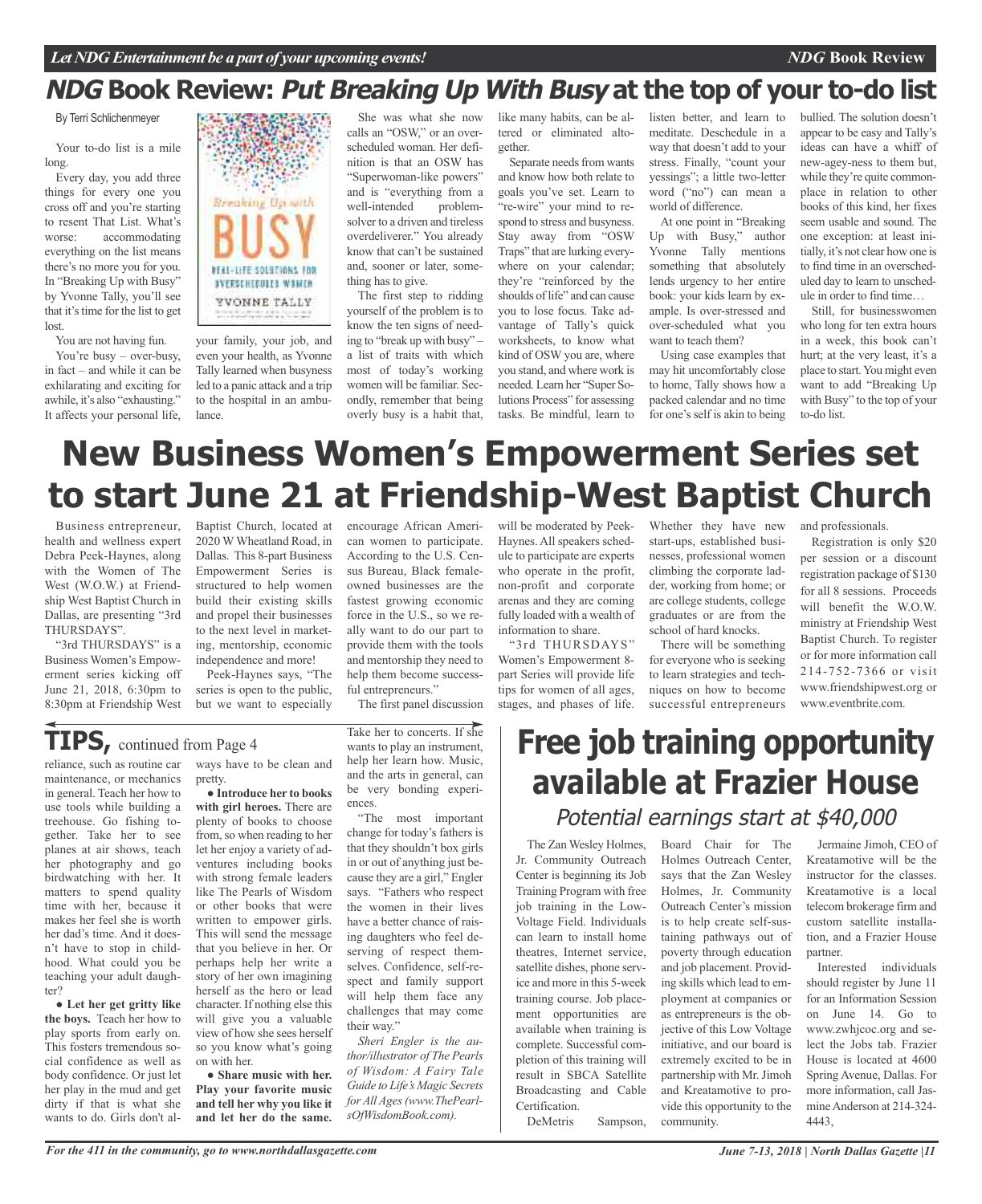# **Redlining settlement fails to provide strong penalties**

By Charlene Crowell

For as long as many people of color can remember, succeeding generations have called for justice. Despite these age-old pleas, justice is not only elusive, but frustrating since the enactment of a series of civil rights laws. Despite federal guarantees of equal treatment, much of Black America experiences something short of what was promised.

A recent settlement of a federal redlining lawsuit is yet another sign that justice is still being denied. Even worse, those entrusted in key federal agencies are willing to accept much less than what is fair or just.

On January 13, 2017 and as one of the last cases brought under the Obama Administration, the Department of Justice (DOJ) sued KleinBank, a lender in the Twin Cities' metropolitan area with violations of both the Fair Housing Act (FHA) and the Equal Credit Opportunity Act (ECOA). The complaint said in part that from at least 2010 to 2015, "KleinBank's discriminatory practices as described herein have been intentional and willful, and implemented with reckless disregard for the rights of individuals on the basis of their race and/or national origin."

The January 2017 lawsuit followed a near two-year DOJ investigation that uncovered illegal redlining in neighborhoods of color. Within the metro area, lending in 78 of 97 majority-minority census tracts were excluded by the bank. Further, as KleinBank expanded to add at least seven full-service branches since 2007, not one is in a community of color.

Beyond a failure to serve all consumers, mortgage applications and approvals among consumers of color were equally disturbing. Other metro lenders surpassed KleinBank by as large a ratio as five-to-one in serving consumers of color. For example, among the 5,837 single-family residential loan applications filed with KleinBank, only 1.06 percent –  $62$  – came from consumers of color. Of the bank's approved 4,392 residential mortgages, only 51 were secured in neighborhoods of color.

With these and other findings, DOJ's complaint requested both monetary damages to those consumers who fell victim to these illegalities, and a civil penalty to vindicate the public interest.

Yet on May 8 of this year

reached with the current DOJ, there was no civil penalty or judicial oversight – two key elements in earlier settlements with similar charges. Among other requirements, a limited, threeyear agreement authorized a \$300,000 loan subsidy fund to increase credit access in predominantly minority neighborhoods, as well as another \$300,000 for credit repair initiatives, education, outreach and advertising that would include minority media. The settlement required the bank to redraw its Community Reinvestment Act assessment area. Klein-Bank also agreed to open a single branch in a neighborhood of color within the next year.

According to the settlement, "The United States agrees to jointly stipulate with KleinBank to the dismissal of the Civil Action. The parties agree and acknowledge that this consideration is adequate and sufficient."

Pardon me, but I respectfully disagree – and so do others who believe in fair lending. A lack of civil penalty coupled with a brief term of compliance does not bode well for fair or just lending.

when a settlement was inconsistent with past "The absence of a civil penalty is noteworthy and

redlining cases," noted Melissa Stegman, a Senior Policy Counsel with the Center for Responsible Lending (CRL). "Furthermore, unlike prior cases, the parties entered into a settlement agreement – not a consent order. A consent order is a more powerful vehicle in that it is subject to the judge's approval. Also, with a court order, the court maintains supervision of the agreement. Arguably, it's a stronger way to hold the bank accountable for meeting the terms of the settlement."

According to the original DOJ complaint the Federal Deposit Insurance Corporation (FDIC) never conducted a redlining examination of the bank, nor did it comment on or approve the bank's CRA assessment area.

It is also noteworthy that earlier this month HUD announced it planned to seek public comment to revisit whether its 2013 rule known as 'disparate impact' was consistent with the 2015 U.S. Supreme Court ruling. Until this rule was adopted in the previous administration, many entities argued in fair housing lawsuits that lenders never intended to discriminate in housing. Disparate impact theory focuses on the effects

of practices that foster housing discrimination and was upheld by the U.S. Supreme Court in 2015. HUD's interest in public comment in 2018 sets the stage for weakening or reversing the rule and is yet another rollback of Obama-era initiatives.

Unfortunately, these kinds of fair lending concerns are experienced across the nation. In 2017, 28,843 housing-related complaints were reported, according to the National Fair Housing Alliance's 2018 Fair Housing Trends Report. Of these complaints, more than 70 percent were handled by private, nonprofit fair housing organizations.

But the federal Department of Housing and Urban Development (HUD) is charged with ensuring effective enforcement of the Fair HousingAct. Even so, HUD processed less than five percent of last year's complaints – about 1,311. Further, DOJ brought only 41 cases from the 6,896 complaints forwarded by Fair Housing Assistance Program agencies.

The Home Mortgage Disclosure Act is the nation's most comprehensive mortgage lending report for its inclusion of data on lending by race and ethnicity. It too will be under review by the

Consumer Financial Protection Bureau and appears to be in jeopardy. Currently, this annual report informs the housing industry as well as consumers as to remaining disparities and challenges. Without its detailed data, fair housing measures would be watered down.

When government offices charged and entrusted to enforce laws fail to fulfill their full duties, laws enacted to end discrimination become meaningless. If HUD turns away from fair housing enforcement, as recent actions taken by the agency indicate, or DOJ settles for far less than the law allows or what has even occurred as precedent, none of us should stay silent in the face of these failures.

"It has been 50 years and the Fair Housing Act still has not been fully implemented," noted Lisa Rice, President and CEO of the National Fair Housing Alliance. "We cannot build a thriving society as long as our nation is plagued by discrimination, segregation, and severe economic inequality."

*Charlene Crowell is the Communications Deputy Director with the Center for Responsible Lending. She can be reached at Charlene.crowell@responsiblelending.org*

### **MegaBus is offering free tickets to job seekers**

ELIZABETH, N.J.-- Recently, the May 2018 U.S. Jobs Report indicated continued job growth across the country, which includes many cities served by megabus.com. This summer, megabus.com is helping connect job seekers to these cities and job opportunities.

Now through June 15, 2018, megabus.com is offering interviewees a free round-trip ticket to any of the 100+ cities the company serves. Interviewees can complete the entry at https://woobox.com/mbgqr wto receive a redemption code for one free round-trip ticket. For those who already have the trip to their inter-



view booked, the codes can be applied to another trip of choice, but must be redeemed before Dec. 31, 2018.

"For young professionals and recent grads, the job hunt can be a challenge – especially when the opportunities are out of town," said Sean Hughes, director of corporate affairs for megabus.com. "Whether the

interview is in another city, or another state, we're committed to getting people there safely and free of charge via this unique offering."

To further support those en route to their interview, career coaching experts will be aboard select megabus.com routes on Wednesday, June 13 between Houston, Dallas and

San Antonio. Career Coaches – Octavia Goredema of Twenty Ten Talent and Rachel Ritlop of The Confused Millennial – will ride along and be available to help job seekers prepare for interviews with sample questions, while also offering resume advice and answering riders' questions.

"The interview can be intimidating for even the most prepared candidate," said Goredema. "We're here to offer our support, insights and experience to those candidates traveling to their interviews, in an effort to provide all the resources candidates need for a successful interview."

### **TISEO PAVING COMPANY**

419 E. Hwy. 80, Mesquite, TX 75150 Tel: (972) 289-0723 Fax (972) 216-5637 www.tiseopaving.com

Performing Concrete Street Paving in the Metroplex Area We Accept Subcontracting Bids For All Public Works Projects in the Dallas Area. We Are Accepting Applications for Concrete Mixer Drivers and Heavy Equipment Mechanics

**Equal Opportunity Employer**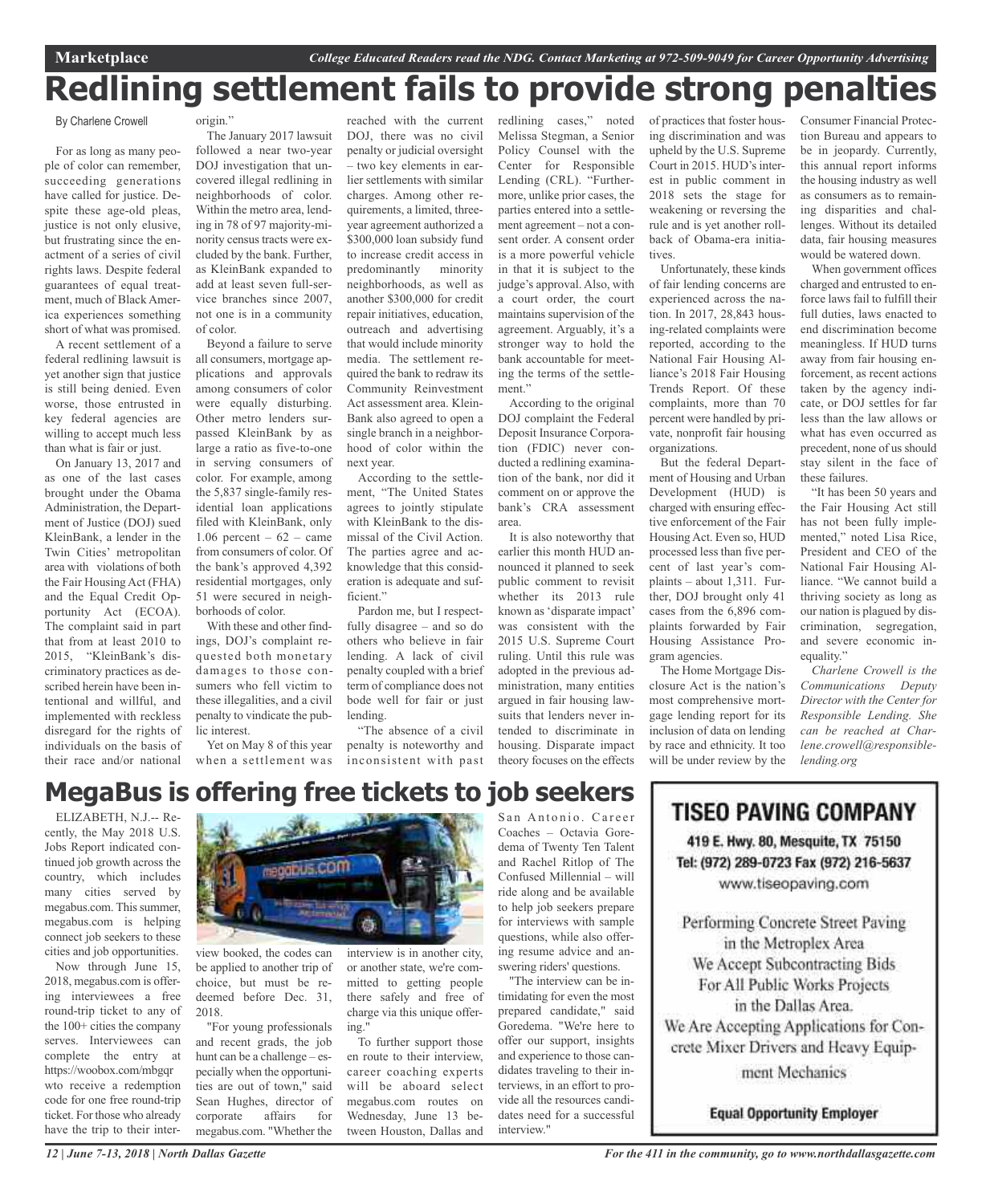# **Upcoming DFW area job fairs**

### **Application deadlines approaching Police Officers**

The City of Garland is looking for newly appointed Police Officer Recruits. The application deadline is June 29 by 5 p.m. Lateral Transfer program is available to qualifying current or prior police officers. Officers must be willing to respond to citizen calls for service, enforce criminal and traffic laws, reduce crime and fear of crime within the City of Garland. For more information visit the CityofGarland.com/employment .

**June 11 Dallas Career Fair** The Dallas Career Fair will be held on June 11 from 11 a.m. to 2 p.m. at Doubletree by Hilton Dallas-Market Center, in Dallas. Open the doors of opportunity when you meet and interview with hiring managers at companies ranging from small local

June 1, 2018

CONSTR

**•Mechanic**

**•Crane Operator •Finisher (Paving)**

Rate: Negotiable

**•Laborer (Underground)**

**•CDL Driver (Haul Truck)**

Available: multiple openings

Must have own transportation

**Physical and Drug Screen Required Must have a Clear Background**

(depending on position)



businesses clear on up to Fortune 500 corporations This career fair will allow you to learn about the businesses that are hiring and what their hiring needs are. By attending this event, you will be able to meet directly with the hiring managers and get instant feedback on your resume and possibly even get hired on the spot. For more information and to send resumes visit www.coasttocoastcareerfairs.com

#### **June 12 Methodist Job and Career Fair**

The Methodist Job & Career Fair is expected to be held on June 11 from 4 p.m. to 7 p.m. at 4040 N Central Expy, Ste. 501, in Dallas. This fair is for those who are savvy on systems, col-

Ed Bell Construction is a Dallas based heavy highway contractor doing business in the North Texas market since 1963. With clients such as TxDOT, Dallas County Public Works, and the Cities of Dallas, Fort Worth, Richardson and Mansfield (plus many others), we have a strong backlog of work in the highway market locally.

Years of Experience required will vary, from 6 months to 2 years

**Must apply in PERSON, Monday – Friday from 8am to 11am @ 10605 Harry Hines Blvd. Please visit our website: www.edbellconstruction.com/careers**

We are currently hiring for the following positions:

**•Finisher (Structures) – Must have valid DL**

**•Laborer (Utility) – Must have valid DL**

lections, and claims. There will be on-the-spot interviews. Please RSVP by Friday, June 8, at mdmciobs@mhd.com.

### **June 12 Choice Career Fairs**

Choice Career Fairs is holding a Dallas Career Fair on June 12 from 11 a.m. to 2 p.m. at Radission Hotel, in Fort Worth. Make sure to register for this event and receive immediate access and VIP pass to this event. Make sure to dress professionally and bring plenty of resumes. For more information visit

www.eventbrite.com.

**Ed Bell**

**Construction**

**Company**

*An Equal Opportunity Employer*



**Attention Suppliers of Goods, Services and Construction**

**Review Competitive Opportunities at https://garlandtx.ionwave.net**

> **www.garlandpurchasing.com 972-205-2415**

#### **June 14 Dallas Job Fairs & Career Fairs**

Dallas Job Fairs & Career Fairs is holding a job fair on June 14 from 11 a.m. to 2 p.m. at Doubletree Hotel, in Dallas. Make sure to dress to impress and bring copies of resumes. Employers send hiring decision makers to the job fairs to interview the area's top candidates. For more information visit www.besthirecareerfair.co m.

**June 14 JobNewsUSA.com Dallas Job Fair**

a Dallas Job Fair on June 14 from 10 a.m. to 2 p.m. at Noah's Event Venue in Plano. Some employers will offer on the spot interviews and job offers, this is a unique opportunity to get guaranteed face time and make personal connections. Parking and admission are free.

Dress professionally and bring plenty of resumes! For details and to pre-register visit: https://bit.ly/2FhmN2Z



**Or email your resume to: careers@edbellconstruction.com**

**Must be at least 18 years old (CDL Driver, 21 yrs.)**

*For the 411 in the community, go to www.northdallasgazette.com*

*June 7-13, 2018 | North Dallas Gazette | 13*

apply online<br>CFBJOBS.COM

AGENT-MARRIER Special Education Teacher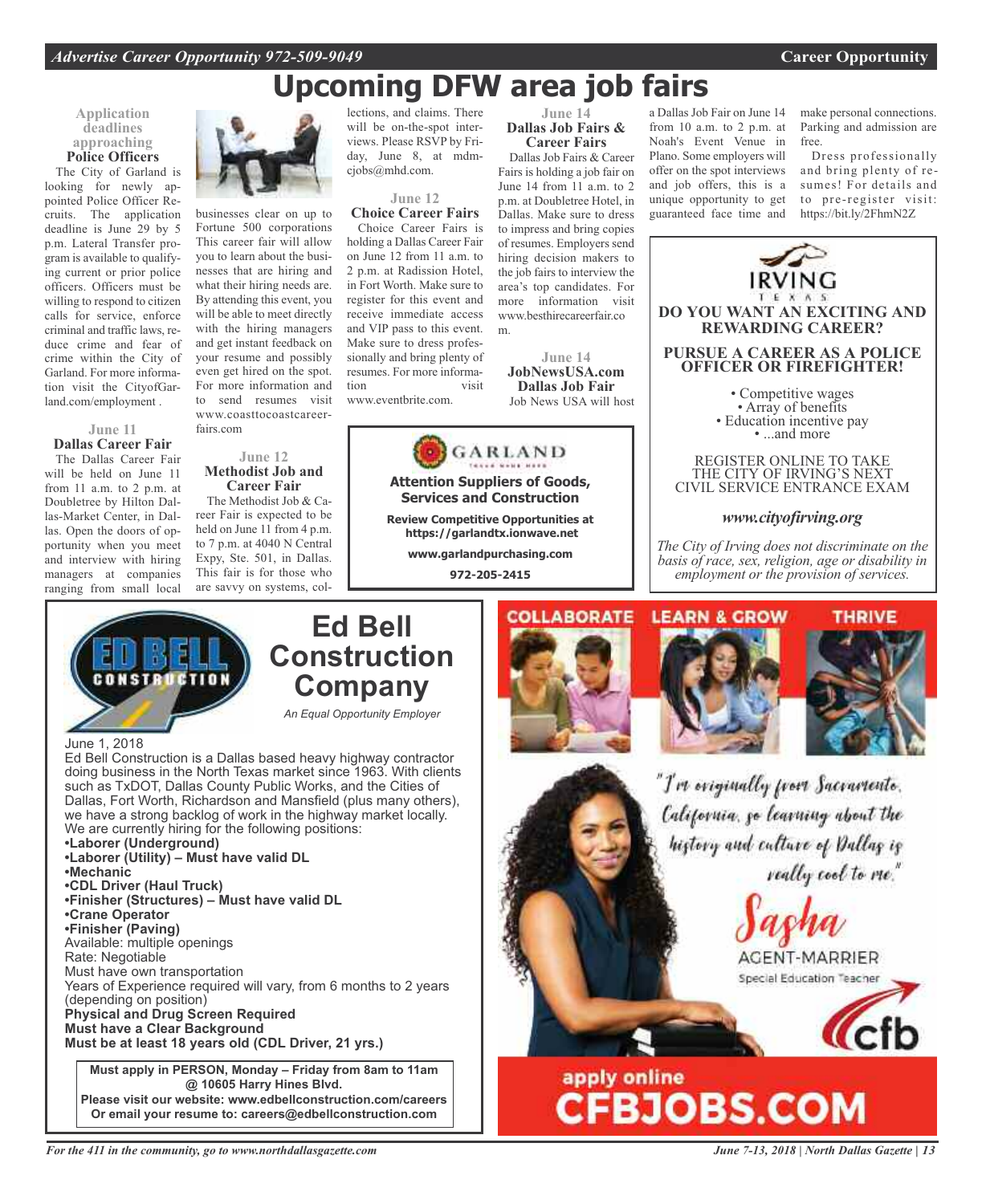### **BETHEL BIBLE FELLOWSHIP, CARROLLTON (A PLACE TO BELONG)**

*NOTICE: Pastor Woodson serves the community by providing "Professional Therapy and Counseling Services" on a "Sliding Fee" scale. To schedule an appointment call the Pastoral Counseling Center at 972-526-4525 or email the church at www.bethelbiblefelloswhip.org*

Discover Hope and Help for daily living; and, you don't have to be a member to come. The Connect-2-Reflect (C2R) meetings are held in comfortable and relaxed homes, one in Carrollton and one in Plano, refreshments are served. Call the church for details.

#### **June 10, 9:45 a.m.**

You're invited to our "Prayer and Meditation" at 9:45 am. You will be blessed and inspired. You don't want to miss this as we celebrate service to God, our community and all mankind.

**June 13, 7 p.m.**

Join us in Wednesday's Prayer and Bible Study Class with Senior Pastor Woodson, Pastor Larry Gardner, Pastor Bernadette, and others conducting a new book study with "The Red Sea Rules" by Robert J. Morgan, 10 God-Given Strategies for Difficult Times, with supporting chapters and verses. Spiritual maturity is God's desire for you; it's Time to Grow in the Word of God.

Dr. Terrance Woodson, Senior Pastor 1944 E. Hebron Parkway Carrollton, TX 75007 972-492-4300 www.bethelbiblefelloswhip.org

 $\mathcal{L}$  , and the set of the set of the set of the set of the set of the set of the set of the set of the set of the set of the set of the set of the set of the set of the set of the set of the set of the set of the set

**FELLOWSHIP CHRISTIAN CENTER CHURCH IN ALLEN "THE SHIP"**

Join us in our Sunday Morning Services as we praise and worship God in the Joycie Turner Fellowship Hall, followed by our Worship Services; and bring someone with you, you will be blessed. It's for God's glory and honor.

### **June 13**

Join us in our Wednesday's 12 Noon-Day Live, Prayer and Bible Study class and/or our Wednesday Night Live, Prayer and Bible Study at 7 p.m. to learn more about God's Word. Be encouraged by God's plan for your maturity and His glory; and most of all; be prepared to grow.

Dr. W. L. Stafford, Sr., Ed. D. Senior Pastor 2450 K Avenue #300 Plano, TX 75074 972-379-3287 www.theship3c.org

 $\overline{\phantom{a}}$  , and the set of the set of the set of the set of the set of the set of the set of the set of the set of the set of the set of the set of the set of the set of the set of the set of the set of the set of the s

### **INSPIRING BODY OF CHRIST CHURCH, Let's Go Fishing! MATTHEW 4:19**

**June 8, 7 p.m.** All men are invited to Men's Ministry meeting each Friday night at 7 p.m., (IBOC promotes proactive male leadership.)

**June 10, 10 a.m.** Don't forget to invite family and friends to join us for our Morning Service as we celebrate of our Lord and Savior, Jesus Christ.

#### **June 11, 7 p.m.**

Join us in Monday School as we grow in God's Word and learn what God has to say to us.

Pastor Rickie Rush 7701 S Westmoreland Road Dallas, TX 75237 972-372-4262 www.Ibocchurch.org

### **MT. OLIVE CHURCH OF PLANO (MOCOP) (Uniting the Body of Christ Among Nations)**

 $\mathcal{L}$  , and the set of the set of the set of the set of the set of the set of the set of the set of the set of the set of the set of the set of the set of the set of the set of the set of the set of the set of the set

#### **June 10, 10 a.m.**

Join us for Morning Worship Service as we praise and worship God for His Honor and His glory; and don't forget to comeback at 7 p.m. for our Brazilian Church.

**June 13, 7 p.m.**

You're invited to our Wednesday's Bible Study class; you will learn what God has to say to us. Come to be encouraged by God's plan for your spiritual growth and His glory.

Dr. Sam Fenceroy, PhD Senior Pastor and Pastor Gloria Fenceroy 300 Chisholm Place Plano, TX 75075 972-633-5511 www.mocop.org

### **NEW MOUNT ZION BAPTIST CHURCH (Abiding in Christ)**

 $\mathcal{L}$  , and the set of the set of the set of the set of the set of the set of the set of the set of the set of the set of the set of the set of the set of the set of the set of the set of the set of the set of the set

#### **June 10, 7 a.m.**

Join us for our Early Service or our Morning Worship Service as we praise and worship God, you will be blessed.

#### **June 13, 7 p.m.**

Join us at our Wednesday's Intercessory as we pray to God for others. Call the church for details for details.

Dr. Tommy L. Brown, Ed. D. Senior Pastor 9550 Shepherd Road

See CHURCH, Page 15

### Investors Liquidation Sale: **Laurel Land Cemetery Burial Plot For Sale (one space) Section # 3, Space # 15, Lot # 20**



Laurel Land Cemetery charges for cost of single Plot: \$3995.00 Discount Amount, if you act right away: <\$1745.00> (your savings) Your Cost: \$2250.00

> **Call Today! 972.432.5219** (leave message,if no answer)

## **IRS Problems?** Call Kedra 469.449.9833

Kedra A. Flowers CPA PC www.IRSsafe.com

### **Paid Internship opportunity for writers, college students in the Dallas Area**

The *North Dallas Gazette* has an internship

position available. The goal is to provide students and aspiring writers an opportunity to gain published clips, experience and professional feedback. The position is for up



to 20 hours a week at \$8.00 per hour. Applicants must have reliable transportation.

### **Send resume and writing samples to: businessoffice@northdallasgazette.com**

NDG now has a "Special Advertising Package" for churches and non-profit organizations that need to let the community know about your Special Event.

### Opportunity You Can Measure...

### **Church Events**

- Church Anniversary
- Pastor's Anniversary
- Women's Day
- Men's Day

### **Non-Profit Org. Events**

- Fundraisers
- (Concerts)
- Special Events
- (Personal or Community)

### Special Rate \$199

(Black & White, per insertion) Ad size - 4.905"x 6"(Quarter Page, B&W) (NOTE: Color Ad \$75 extra per inserion) Production disclaimer - NDG ad meake-ready is not included in promotion. Layout/production of "copy ready"ad will be a nominal extra cost. E-mail ad copy to: Marketing@NorthDallasGazette.com or call our Marketing Department today! 972-509-9049



### **Church Happenings www.NorthDallasGazette.com**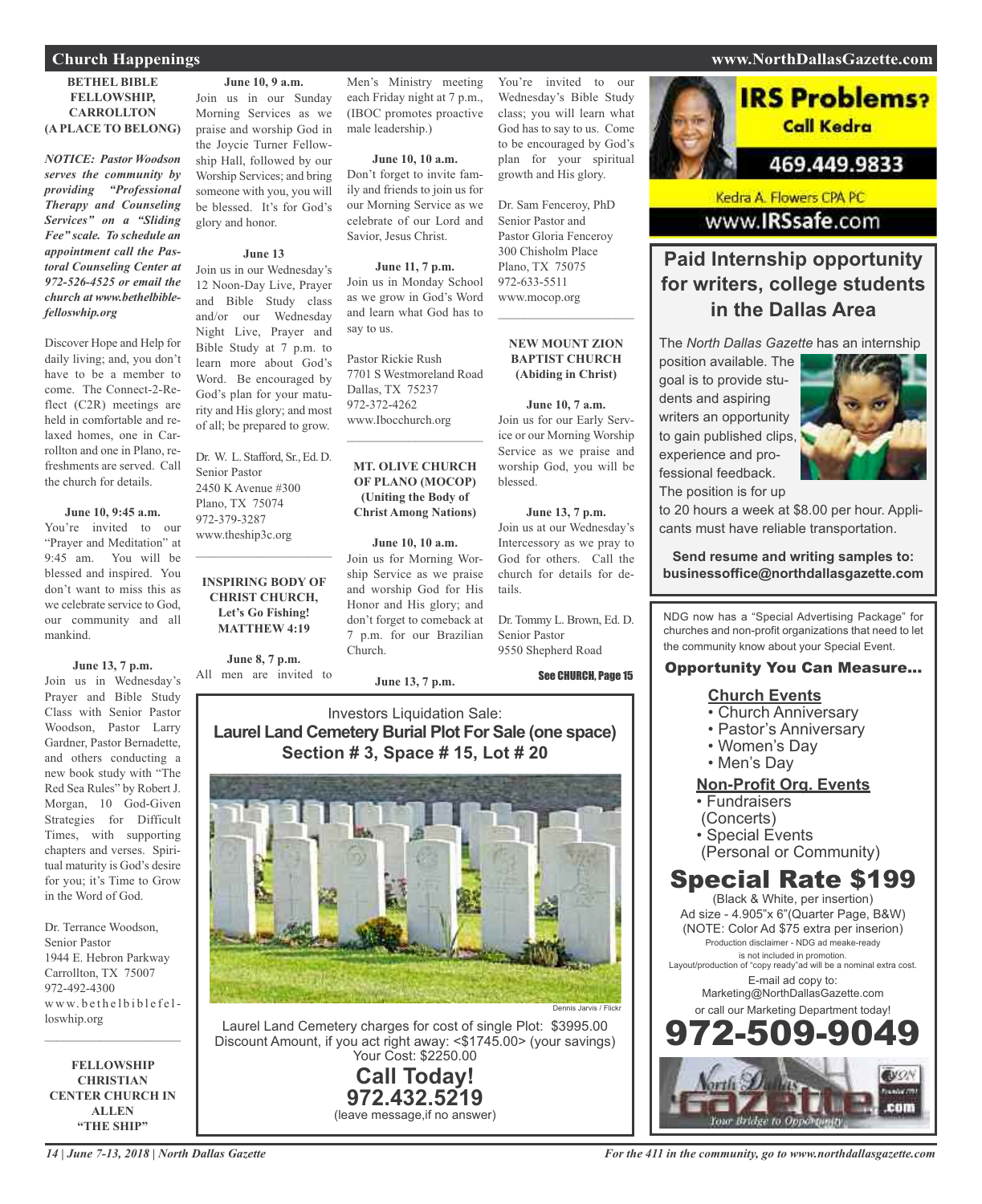# **Judah's Integrity Test**



*Send email to: businessoffice@ northdallasgazette.com to sign up for Sister Tarpley's weekly electronic newsletter.*

*"I made a covenant with my eyes not to look lustfully at a girl."*

**- Job 31:1** In Genesis 38, we read how Judah, one of Joseph's brothers, allowed his purity - and the staff that represented his stature and posi-

tion in the community - to

be taken from him. Tamar was deprived by Judah of having children in

memory of her husband which was the custom of the day if a husband died. Under the law, Judah did a great injustice to his daughter-in-law. Although Tamar lived in Judah's house, Judah withheld his son from her.

So Tamar devised a plan. Hearing that Judah planned to go

to the town of Timnah, she disguised herself with a veil and hurried to the village of Enaim. She posed

### **CHURCH,** continued from Page <sup>14</sup>

Dallas, TX 75243 214-341-6459 nmzbcofdallas@aol.com

### **SHILOH MBC IN PLANO (WHERE COMMUNITY BECOMES FAMILY)**

 $\mathcal{L}_\text{max}$  , which is a set of the set of the set of the set of the set of the set of the set of the set of the set of the set of the set of the set of the set of the set of the set of the set of the set of the set of

Come and connect to God through Shiloh; grow in Christ through the study of God's Word; and Serve God through service to each other and to the world. John 12:26.

#### **June 10**

You are invited to our morning worship at 10 a.m. Sunday School will start at 8:30 a.m. We would love to have you at our services.



Our church ministries offer opportunities for motivation and growth; join us and see. Be blessed of the Lord.

Dr. Isaiah Joshua, Jr. Senior Pastor 920 E. 14th Street Plano, TX 75074 972-423-6695 www.smbcplano.org





as a Canaanite prostitute and waited for Judah to pass by. Soon, Judah came up, saw a prostitute sitting at the gate, and propositioned her and promised a goat for payment.

Tamar asked for a pledge - the personal seal and the staff in his hand. The staff was the symbol of Judah's position in the community. So Judah gave her the staff and the seal with its cord. He slept with Tamar, and she became pregnant. Time

passed and Judah discovered Tamar was pregnant. He knew that there was only one way this could have happened – she had prostituted herself! Enraged, Judah said, "Bring her out and have her burned to death!"

As the people brought Tamar out to be executed, she cried out, "I am pregnant by the man who owns these!" She held in her hands the seal and staff of Judah. Seeing them, Judah



*Mr. Haston II & Mrs. Denise Lewis, with their last University graduate, Devon from Duke University, Haston III from Morehouse University and Dian from Hampton University.*

MT. OLIVE CHURCH OF PLANO 300 Chishoim Pl. Plano, TX 75075 972-633-5511 Answers you need, Hope for today is waiting for you... · Sunday School for all ages 8:30 am · Sunday Morning Prayer  $9.30$  am

· Sunday Service  $10:00$  am · Wednesday Night Service 7:00 pm Pastor Sam Fencercy Pastor Gloria Fenceroy

### www.mocop.org

Radio Programs

"Vision & Truth Live" Call Pastor Sam Sun, 9:00pm-10:00pm<br>183.2 EM THE WORD



knew he stood convicted. He broke down and confessed, "She is more righteous than I am!"

Sexual sin can take everything away from a man or woman; their reputation, their career, and even their family. No matter how strong we think we are, no one is immune from temptation. Pray that God's grace keeps you pure.

People have written books on how to be highly effective and successful leaders, churches, parents . . . and so on. If you want to become a more effective Christian leader ask God to help you improve your walk in life and keep your mind focused on Him being first in your life. Give your thoughts and actions to God to lead and guide you. In your own human capacity, without His guidance, it is impossible for you to be an effective Christian.

May His Spirit flow through you and let God use you to minister to others, to reach out to the lost, and to love those around you with a godly love. Allow God be glorified in the Name of Jesus.









Īsiah Joshua, Jr. Fustor

SMBC: A church Focused on Excellence while Teaching the Word. Preaching the Gospel, Reaching the World

Worship Times: 8 and 11 a.m. Sunday School: 9:45 a.m. Mid-week: Wednesday at 7:00 p.m. Youth Church: Every 3rd, 4th, and 5th Sunday at 10:45 a.m. AWANA: Wednesday at 6:30 p.m. Contact Information: 972-423-6695 www.smbcplano.org

*For the 411 in the community, go to www.northdallasgazette.com*